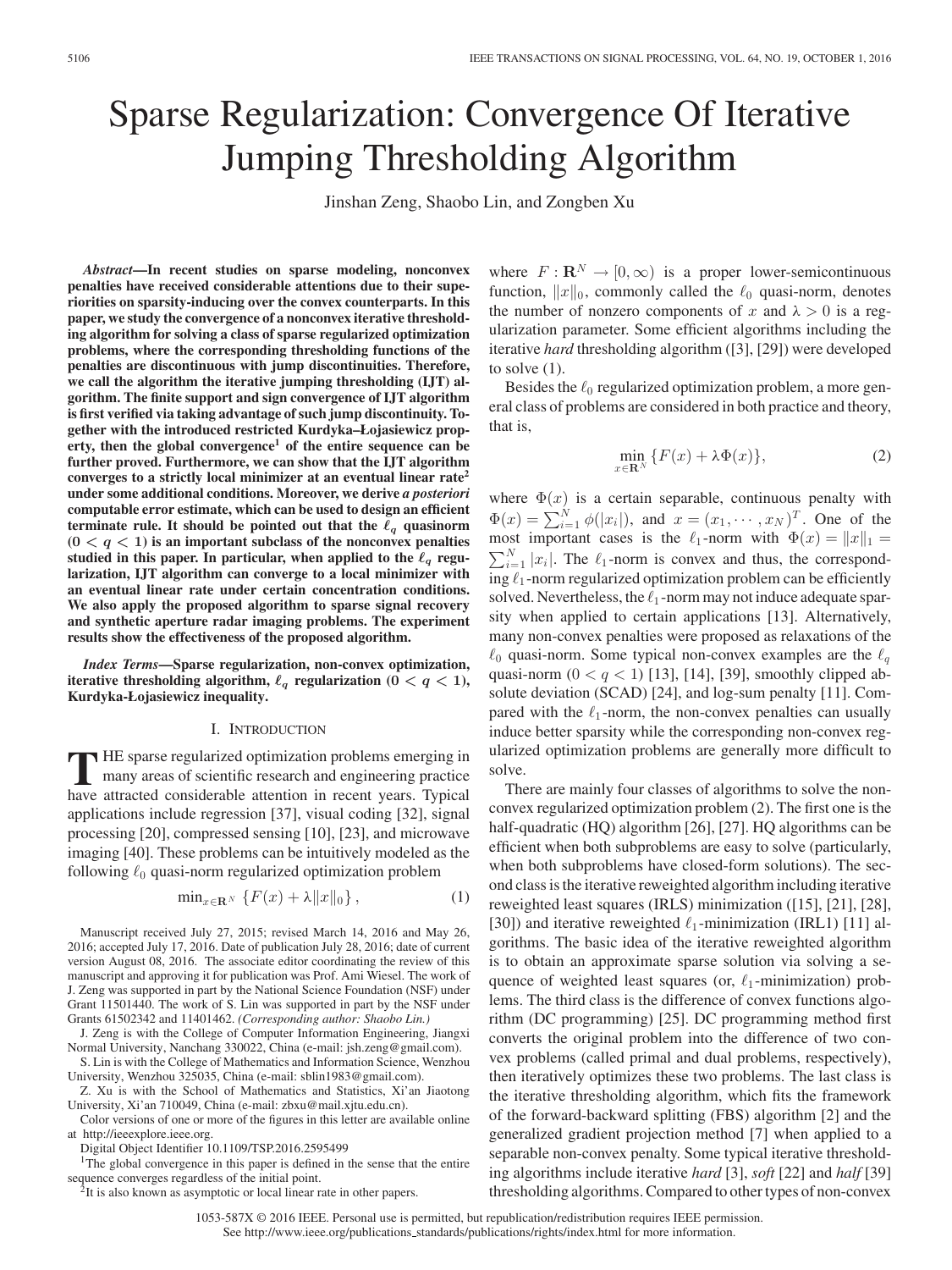algorithms such as the HQ, IRLS, IRL1 and DC programming algorithms, the iterative thresholding algorithm is easy to implement and has almost the least computational complexity for large scale problems (see, [40] for instance).

Although the effectiveness of the iterative thresholding algorithms for the non-convex regularized optimization problems has been verified in many applications, except for the iterative *hard* [29] and *half* [41] thresholding algorithms, the convergence of most of these algorithms has not been thoroughly investigated. Basically, the three questions, i.e., *when, where, and how fast does the algorithm converge*, should be answered.

## *A. Main Contribution*

In this paper, we give the convergence analysis for the iterative jumping thresholding algorithm (called IJT algorithm henceforth) for solving a certain class of non-convex regularized optimization problems. The main contributions can be summarized as follows:

- a) We prove that the supports and signs of any sequence generated by IJT algorithm can converge with finitely many iterations.
- b) Under a further assumption that there exists one limit point such that the objective function satisfies the socalled restricted Kurdyka-Łojasiewicz (rKL) property (see Definition 2) at this point, the whole sequence converges to this point (see Theorem 1).
- c) Under certain second-order conditions, we demonstrate that IJT algorithm converges to a strictly local minimizer at an eventual linear rate (see Theorems 2 and 3).
- d) When applied to the  $\ell_q$  ( $0 < q < 1$ ) regularization, IJT algorithm converges to a local minimizer at an eventual linear rate as long as the matrix satisfies a certain concentration property (see Theorem 4).

#### *B. Notations and Organization*

We denote **R**, **N** and **C** as the sets of real number, natural number and complex number, respectively. For any vector  $x \in$  $\mathbf{R}^{N}$ ,  $x_{i}$  is its *i*th component, and for a given index set  $I \subset$  $I_N \triangleq \{1,\ldots,N\}, x_I$  represents its subvector containing all the components restricted to  $I$ .  $I<sup>c</sup>$  represents the complementary set of I, i.e.,  $I^c = I_N \backslash I$ .  $||x||_2$  represents the Euclidean norm of a vector x. Supp $(x)$  is the support of x, i.e., Supp $(x) = \{i :$  $|x_i| > 0, i = 1, \ldots, N$ . For any matrix  $A \in \mathbb{R}^{N \times N}$ ,  $\sigma_i(A)$  and  $\sigma_{\min}(A)$  ( $\lambda_i(A)$  and  $\lambda_{\min}(A)$ ) denote as the *i*th and minimal singular values (eigenvalues) of A, respectively. Similar to the vector case, for a given index set  $I$ ,  $A_I$  represents the submatrix of A containing all the columns restricted to I. For any  $z \in \mathbb{R}$ ,  $sign(z)$  denotes its sign function, i.e.,

$$
sign(z) = \begin{cases} 1, & \text{for } z > 0 \\ 0, & \text{for } z = 0 \\ -1, & \text{for } z < 0 \end{cases}
$$

The remainder of this paper is organized as follows. In Section II, we give the problem settings and then introduce IJT algorithm with some basic properties. In Section III, we give the convergence analysis of IJT algorithm. In Section IV, we apply the developed theoretical analysis to the  $\ell_q$   $(0 < q < 1)$ regularization. In Section V, we give some related works and comparisons. In Section VI, we present some applications to show the effectiveness of the proposed algorithm. We conclude this paper in Section VII. The proofs are presented in Appendix.

## II. IJT ALGORITHM

# *A. Problem Settings*

We make several assumptions on the concerned problem

$$
\min_{x \in \mathbb{R}^N} \{ T_\lambda(x) = F(x) + \lambda \Phi(x) \},\tag{3}
$$

where  $\Phi(x)$  is separable with  $\Phi(x) = \sum_{i=1}^{N} \phi(|x_i|)$ .

*Assumption 1:*  $F: \mathbf{R}^N \to [0, \infty)$  is continuously differentiable with Lipschitz continuous gradient, i.e., it holds that

 $\|\nabla F(u) - \nabla F(v)\|_2 \leq L \|u - v\|_2, \ \forall u, v \in \mathbb{R}^N,$ 

where  $L > 0$  is the Lipschitz constant.

Note that Assumption 1 is a general assumption for  $F$ . For example, the least squares and logistic loss functions used in machine learning are two typical cases.

*Assumption 2:*  $\phi$ :  $[0, \infty) \rightarrow [0, \infty)$  is continuous and satisfies the following assumptions:

- a)  $\phi$  is non-decreasing with  $\phi(0) = 0$  and  $\phi(z) \rightarrow \infty$  when  $z \rightarrow \infty$ .
- b) For each  $b > 0$ , there exists an  $a > 0$  such that  $\phi(z) \geq az^2$ for  $z \in [0, b]$ .
- c)  $\phi$  is differentiable on  $(0, \infty)$ , and its first derivative  $\phi'$  is strictly convex with  $\phi'(z) \to \infty$  for  $z \to 0$  and  $\lim_{z\to\infty}\phi'(z)/z=0.$
- d)  $\phi$  has a continuous second derivative  $\phi''$  on  $(0,\infty)$ .

Most of the above assumptions were considered in [7]. It can be observed that Assumption 2(a) ensures the coercivity of  $\phi$ , and thus the existence of the minimizer. Assumption 2(b) guarantees the weakly sequential lower semi-continuity of  $\phi$ in  $l^2$ , and Assumption 2(c) is assumed to induce the sparsity. In practice, there are many non-convex functions satisfying Assumption 2. Two of the most typical subclasses are  $\phi(z) = z^q$ and  $\phi(z) = \log(1 + z^q)$  with  $q \in (0, 1)$  as shown in Fig. 1.

## *B. IJT Algorithm*

In order to describe IJT algorithm, we need to define the following proximity operator of  $\Phi$ ,

$$
Prox_{\mu,\lambda\Phi}(x) = \arg\min_{u \in \mathbf{R}^N} \left\{ \frac{\|x - u\|_2^2}{2\mu} + \lambda\Phi(u) \right\}, \quad (4)
$$

where  $\mu > 0$  is a parameter. Since  $\Phi$  is separable, computing  $Prox_{\mu,\lambda\Phi}$  can be reduced to solve a one-dimensional minimization problem, that is,

$$
prox_{\mu,\lambda\phi}(z) = \arg\min_{v \in \mathbf{R}} \left\{ \frac{|z - v|^2}{2\mu} + \lambda\phi(|v|) \right\}.
$$
 (5)

Therefore,

$$
Prox_{\mu,\lambda\Phi}(x) = (prox_{\mu,\lambda\phi}(x_1), \cdots, prox_{\mu,\lambda\phi}(x_N))^T.
$$
 (6)

We list some useful results on  $prox_{\mu, \lambda\phi}$  obtained in [7].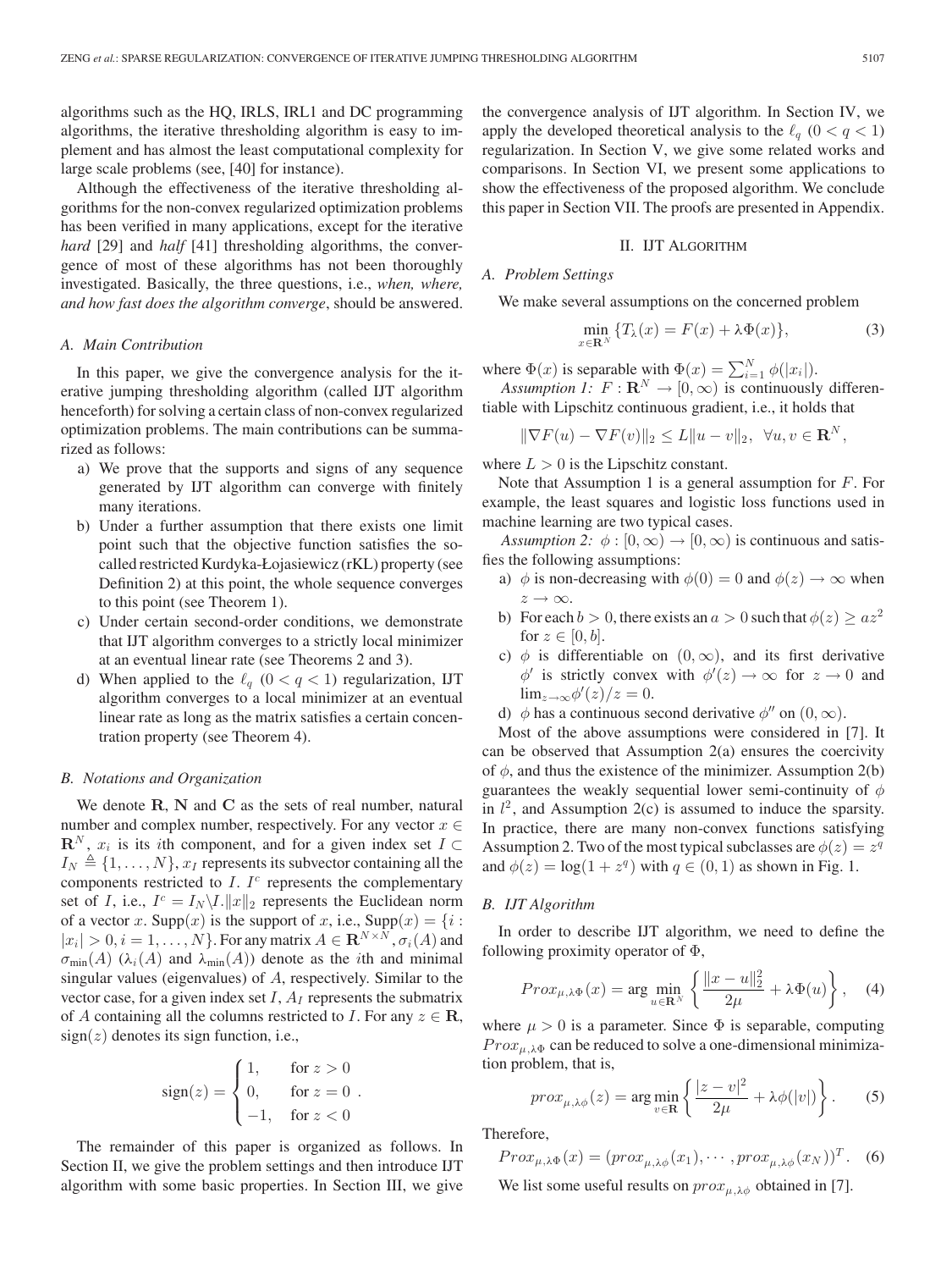

Fig. 1. Typical  $\phi$  satisfying Assumption 2 and the corresponding thresholding functions. We plot the figures of  $\phi(|z|) = |z|^{1/2}, |z|^{2/3}, \log(1+|z|^{1/3}),$ and their corresponding thresholding functions. For comparison, we also plot the figures of two well-known cases, i.e.,  $\ell_0$ -norm with  $\phi(|z|)=1_{|z|>0}$  as the indicator function of  $|z| > 0$ ,  $\ell_1$ -norm with  $\phi(|z|) = |z|$ , and their corresponding thresholding functions. (a) Typical penalty functions. (b) Thresholding functions.

*Lemma 1. ([7, Lemmas 3.2 and 3.3]):* Assume that  $\phi$  satisfies Assumption 2, then

- a) for each  $\mu > 0$ , the function  $\rho_{\mu} : z \mapsto z + \lambda \mu \phi'(z)$  is well defined on  $\mathbf{R}_{+}$ ;
- b) the function  $\psi : z \mapsto 2(\phi(z) z\phi'(z))/z^2$  is strictly decreasing and one-to-one on  $(0, \infty) \rightarrow (0, \infty)$ ;
- c) for any  $z > 0$ ,  $\phi''(z)$  is negative and monotonically increasing;
- d)  $prox_{\mu,\lambda\phi}$  is well defined and can be specified as

$$
prox_{\mu,\lambda\phi}(z) = \begin{cases} \text{sign}(z)\rho_{\mu}^{-1}(|z|), & \text{for } |z| \ge \tau_{\mu} \\ 0, & \text{for } |z| \le \tau_{\mu} \end{cases}, (7)
$$

for any  $z \in \mathbf{R}$  with

$$
\tau_{\mu} = \rho_{\mu}(\eta_{\mu})
$$
 and  $\eta_{\mu} = \psi^{-1}((\lambda \mu)^{-1}).$  (8)

Moreover, the range of  $prox_{\mu, \lambda \phi}$  is  $\{0\} \cup [\eta_{\mu}, \infty)$ .

It can be observed that the proximity operator is discontinuous with a jump discontinuity, which is one of the most significant features of such a class of non-convex penalties studied in this paper. Henceforth, we call  $prox_{\mu,\lambda\phi}$  the *jumping* thresholding function. Moreover, it can be easily checked that the proximity operator is not nonexpansive in general. (Some specific proximity operators are shown in Fig. 1(b).)

Formally, the iterative form of IJT algorithm can be expressed as follows:

$$
x^{n+1} \in Prox_{\mu,\lambda\Phi}(x^n - \mu \nabla F(x^n)), \tag{9}
$$

where  $\mu > 0$  is a step size parameter. For simplicity, we define

$$
G_{\mu,\lambda\Phi}(x) = Prox_{\mu,\lambda\Phi}(x - \mu \nabla F(x)), \quad x \in \mathbf{R}^N,
$$

and its fixed point set  $\mathcal{F}_{\mu} \triangleq \{x : x = G_{\mu,\lambda\Phi}(x)\}.$ 

# *C. Some Basic Properties of IJT Algorithm*

*Property 1:* Let  $x^*$  be a fixed point of  $G_{\mu,\lambda}\Phi$  and  $\{x^n\}$  be a sequence generated by IJT algorithm, then it holds

a) for any  $i \in \text{Supp}(x^*)$ ,  $|x_i^*| \ge \eta_\mu$  and  $[\nabla F(x^*)]_i$  +  $\lambda \text{sign}(x_i^*)\phi'(|x_i^*|) = 0$ ; and for any  $i \in \text{Supp}(x^*)^c$ ,  $|x_i^*| = 0$ 0 and  $|[\nabla F(x^*)]_i| \leq \tau_\mu/\mu;$ 

b) for any  $i \in \text{Supp}(x^{n+1}), |x_i^{n+1}| \ge \eta_\mu$  and  $x_i^{n+1} + \lambda \mu$  $sign(x_i^{n+1})\phi'(|x_i^{n+1}|) = x_i^n - \mu[\nabla F(x^n)]_i$ ; and for any  $i \in \text{Supp}(x^{n+1})^c, |x_i^{n+1}| = 0$  and  $|x_i^n - \mu[\nabla F(x^n)]_i| \le$  $\tau_{\mu}$ ,  $n \in \mathbf{N}$ ,

where  $[\nabla F(x^*)]_i$  and  $[\nabla F(x^{n+1})]_i$  represent the *i*th component of  $\nabla F(x^*)$  and  $\nabla F(x^{n+1})$  respectively.

This property can be easily derived by the definition of proximity operator and Lemma 1(d). Actually, Property 1(a) is a certain type of optimality conditions of problem (3). We call x<sup>∗</sup> a *stationary point* of (3) if x<sup>∗</sup> satisfies Property 1(a), and we denote by  $\Omega_{\mu}$  the stationary point set for a given  $\mu$ . Then according to Property 1(a), it holds  $\mathcal{F}_{\mu} \subset \Omega_{\mu}$ .

*Property 2:* Let  $\{x^n\}$  be a sequence generated by IJT algorithm with a bounded initialization. Assume that  $0 < \mu < \frac{1}{L}$ , then it holds

- a)  $T_{\lambda}(x^{n+1}) \leq T_{\lambda}(x^n) \frac{1}{2}(\frac{1}{\mu} L) \|x^{n+1} x^n\|_2^2$ , and there exists a constant  $T^*_{\lambda}$  such that  $\lim_{n\to\infty}T_{\lambda}(x^n)\to T^*_{\lambda}$ ;
- b)  $||x^{n+1} x^n||_2 \to 0$  as  $n \to \infty$ ;
- c) each accumulation point of  $\{x^n\}$  is a fixed point of  $G_{\mu,\lambda\Phi}$ ;
- d) if  $\{x^n\}$  possess an isolated accumulation point, then the whole sequence converges to some  $x^* \in \mathcal{F}_{\mu}$ .

This property can be claimed from [7, Propositions 2.1, 2.3 and Corollary 2.1] with  $\mu_n \equiv \mu$ . Property 2(a) is commonly called the sufficient decrease property, which is a basic property desired for a descent method. Let  $X$  be the accumulation point set of  $\{x^n\}$ , then by Property 2(c),  $\mathcal{X} \subset \mathcal{F}_\mu$ , and further by Property 1(a),  $\mathcal{X} \subset \Omega_{\mu}$ .

*Property 3:* Suppose that  $0 < \mu < \frac{1}{L}$ , then each global minimizer of  $T_{\lambda}$  is a fixed point of  $G_{\mu,\lambda\Phi}$ . Let M be the set of global minimizers, then  $\mathcal{M} \subset \mathcal{F}_{\mu}$ .

Property 3 is a corollary of [7, Propositions 2.2] with a uniform step size. From Properties 2 and 3, the following relations hold

$$
\mathcal{X} \subset \mathcal{F}_{\mu}, \mathcal{M} \subset \mathcal{F}_{\mu} \text{ and } \mathcal{F}_{\mu} \subset \Omega_{\mu}.
$$

## III. CONVERGENCE ANALYSIS

In this section, we will answer the basic questions concerning IJT algorithm presented in introduction, i.e., when, where and how fast does the algorithm converge?

## *A. rKL Property*

Kurdyka-Łojasiewicz (KL) property has been widely used to prove the convergence of the non-convex algorithms (see, [2] for instance).

*Definition 1. (KL property):* A function  $f: \mathbb{R}^N \to \mathbb{R} \cup$  ${+\infty}$  is said to have the KL property at  $x^* \in \text{dom}(\partial f)$  if there exist  $\eta \in (0, +\infty]$ , a neighborhood U of  $x^*$  and a continuous concave function  $\varphi : [0, \eta) \to \mathbf{R}_+$  such that:

- i)  $\varphi(0) = 0$  and  $\varphi$  is  $C^1$  on  $(0, \eta)$ ;
- ii) for all  $s \in (0, \eta), \varphi'(s) > 0;$
- iii) for all x in  $U \cap \{x : f(x^*) < f(x) < f(x^*) + \eta\}$ , the KL inequality holds

$$
\varphi'(f(x) - f(x^*))\text{dist}(0, \partial f(x)) \ge 1. \tag{10}
$$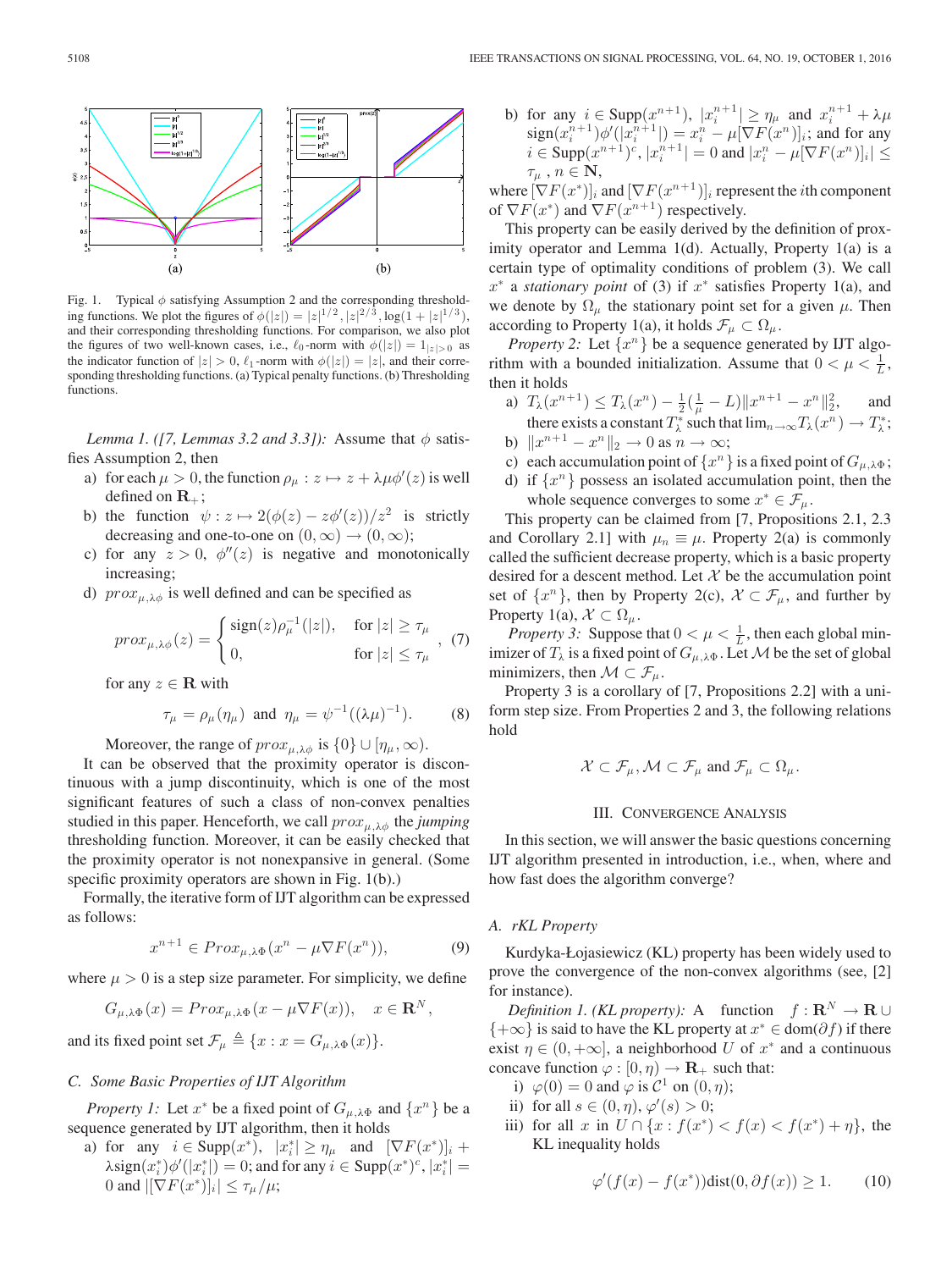Proper lower semi-continuous functions which satisfy the KL inequality at each point of dom( $\partial f$ ) are called KL functions.

The KL property of f at some point  $x^*$  means that "f is amenable to sharpness at  $x^*$ " [6], and the KL inequality (10) is equivalent to

$$
dist(0, \partial(\varphi \circ (f(x) - f(x^*)))) \ge 1,
$$
\n(11)

for all  $x \in U \cap \{x : f(x^*) < f(x) < f(x^*) + \eta\}$  (simply use the "one-sided" chain-rule [35, Theorem 10.6]). KL functions include real analytic functions, semialgebraic functions and locally strongly convex functions (more information can be referred to Sec. 2.2 in [38] and references therein). However, according to [4] (Sec. 1, page 1), some simple functions such as  $f(x) = \exp(-\frac{1}{x^2})$ ,  $\forall x \in \mathbb{R}$ , are not KL function, and in the latter proof of Proposition 1 (see Appendix B), a class of simple functions are shown to be not KL functions.

Motivated by this, in this paper, we introduce another related but weaker property called the rKL property. Before describing the definition of rKL property formally, we define a projection mapping associated with an index set  $I \subset I_N$ ,

$$
P_I: \mathbf{R}^N \to \mathbf{R}^{|I|}, P_I x = x_I, \forall x \in \mathbf{R}^N.
$$

We also denote  $P_I^T$  as the transpose of  $P_I$ ,

$$
P_I^T: \mathbf{R}^{|I|} \to \mathbf{R}^N, (P_I^T z)_I = z \text{ and } (P_I^T z)_{I^c} = 0, \forall z \in \mathbf{R}^{|I|},
$$

where |I| is the cardinality of I and  $I^c = I_N \backslash I$ .

*Definition 2. (rKL property):* A function  $f: \mathbf{R}^N \to \mathbf{R} \cup \mathbf{R}$  ${+\infty}$  is said to have the rKL property at  $x^* \in \text{dom}(\partial f)$ , if  $g: \mathbf{R}^{|I|} \to \mathbf{R} \cup \{+\infty\}, g(z) = f(P_I^T z)$  satisfies KL property at  $z^* = x_I^*$  with  $I = \text{Supp}(x^*)$ .

From Definition 2, rKL property only requires that the subgradient of  $f$  with respect to the nonzero variables can get sharp after certain a concave transform, while KL property requires such well property for all variables around some point. In the following, we give a sufficient condition of the rKL property.

*Lemma 2:* Given an index set  $I \subset I_N$ , consider the function  $g(z) = f(P_I^T z)$ . Assume that  $z^*$  is a stationary point of g (i.e.,  $\nabla g(z^*)=0$ , and g is twice continuously differentiable at a neighborhood of  $z^*$ , i.e.,  $B(z^*, \epsilon_0)$  for some  $\epsilon_0 > 0$ . Moreover, if  $\nabla^2 g(z^*)$  is nonsingular, then f satisfies the rKL property at  $P_I^T z^*$ . Actually, it holds

$$
|g(z) - g(z^*)| \le C^* \|\nabla g(z)\|_2^2, \forall z \in B(z^*, \epsilon),
$$

for some  $0 < \epsilon < \epsilon_0$  and a positive constant  $C^* > 0$ .

The proof of this lemma is shown in Appendix A. Then we present a proposition to show that rKL property is an extension of KL property.

*Proposition 1. (rKL is a generalization of KL):* If f satisfies the KL property at  $x^*$ , then f satisfies the rKL property at  $x^*$ , but not vice versa.

The proof of this proposition is presented in Appendix B. According to the proof procedure of Proposition 1, the conditions listed in Lemma 2 are essential for the rKL property in the sense that there exists a function satisfying conditions in Lemma 2 but not KL property.

# *B. Convergence of Entire Sequence*

*Lemma 3. [Finite Support Convergence]:* Let  $\{x^n\}$  be a sequence generated by IJT algorithm and  $I^n = \text{Supp}(x^n)$ . Assume that  $0 < \mu < \frac{1}{L}$ , then there exist a positive integer  $n^*$ , and index set I and a sign vector  $S^*$  such that when  $n > n^*$ , the following hold

- a)  $I^n = I$  and  $\text{Supp}(x^*) = I, \forall x^* \in \mathcal{X}$ ,
- b) sign( $x^n$ ) =  $S^*$  and sign( $x^*$ ) =  $S^*$ ,  $\forall x^* \in \mathcal{X}$ .

The proof of this lemma is presented in Appendix C. According to Lemma 3, the support and sign freeze with finitely many iterations. Furthermore, by Lemma 3, we can claim that  $\{x^n\}$ converges to  $x^*$  if the new sequence  $\{x^{i+n^*}\}_{i\in\mathbb{N}}$  converges to  $x^*$ , which is also equivalent to the convergence of the sequence  $\{z^{i+n^*}\}_{i\in\mathbf{N}},$ 

$$
z^{i+n^*} \to z^* \text{ as } i \to \infty \tag{12}
$$

with  $z^{i+n^*} = P_I x^{i+n^*}$  and  $z^* = P_I x^*$ . Let

$$
\hat{z}^n = z^{n+n^*},\tag{13}
$$

then  $\{\hat{z}^n\}$  has the same convergence behavior of  $\{x^n\}$ . For any  $\epsilon > 0$ , we define a one-dimensional real set

$$
\mathbf{R}_{\epsilon} \triangleq \mathbf{R} \backslash [-\epsilon, \epsilon].
$$

Particularly, let  $\mathbf{R}_0 = \mathbf{R} \setminus \{0\}$ . We let

$$
\mathcal{Z}^* \triangleq P_I \mathcal{X} = \{ P_I x^* : x^* \in \mathcal{X} \},
$$

then  $\mathcal{Z}^*$  is the accumulation point set of the sequence  $\{\hat{z}^n\}$ . We define  $T: \mathbf{R}^{|I|}_{\eta_{\mu}/2} \to \mathbf{R}$  and  $f: \mathbf{R}^{|I|}_{\eta_{\mu}/2} \to \mathbf{R}$  as

$$
T(z) = T_{\lambda}(P_I^T z)
$$
 and  $f(z) = F(P_I^T z), \forall z \in \mathbf{R}_{\eta_{\mu}/2}^{|I|}$ . (14)

For any  $z^* \in \mathcal{Z}^*$ , it can be observed from Property 1(a) that  $z^* \in \mathbf{R}_{\eta_\mu}^{|I|}$  and  $z^*$  is a stationary point of T. Moreover, we define a series of mappings  $\phi_{1,m} : \mathbf{R}_0^m \to \mathbf{R}^m$  and  $\phi_{2,m} : \mathbf{R}_0^m \to$  $\mathbf{R}^{m \times m}$  as follows

$$
\phi_{1,m}(z) = (\text{sign}(z_1)\phi'(|z_1|), \cdots, \text{sign}(z_m)\phi'(|z_m|))^T,\n\phi_{2,m}(z) = \text{diag}(\phi''(|z_1|), \cdots, \phi''(|z_m|)), m = 1, \dots, N,
$$
\n(15)

where diag( $z$ ) represents the diagonal matrix generated by  $z$ . For brevity, we denote  $\phi_{1,m}$  and  $\phi_{2,m}$  as  $\phi_1$  and  $\phi_2$  respectively when  $m$  is fixed and there is no confusion.

By Properties 1 and 2, we can easily verify that  $\{\hat{z}^n\}$  satisfies the following properties.

*Lemma 4:*  $\{\hat{z}^n\}$  satisfies the following:

a) (Sufficient decrease condition). For each  $n \in \mathbb{N}$ ,

$$
T(\hat{z}^{n+1}) \le T(\hat{z}^n) - \frac{1}{2} \left( \frac{1}{\mu} - L \right) \|\hat{z}^{n+1} - \hat{z}^n\|_2^2.
$$

b) (Relative error condition). For each  $n \in \mathbb{N}$ ,

$$
\|\nabla T(\hat{z}^{n+1})\|_2 \leq (\frac{1}{\mu} + L) \|\hat{z}^{n+1} - \hat{z}^n\|_2.
$$

c) (Continuity condition). There exists a subsequence  $\{\hat{z}^{n_j}\}_{j\in\mathbb{N}}$  and  $z^*$  such that

$$
\hat{z}^{n_j} \to z^*
$$
 and  $T(\hat{z}^{n_j}) \to T(z^*)$ , as  $j \to \infty$ .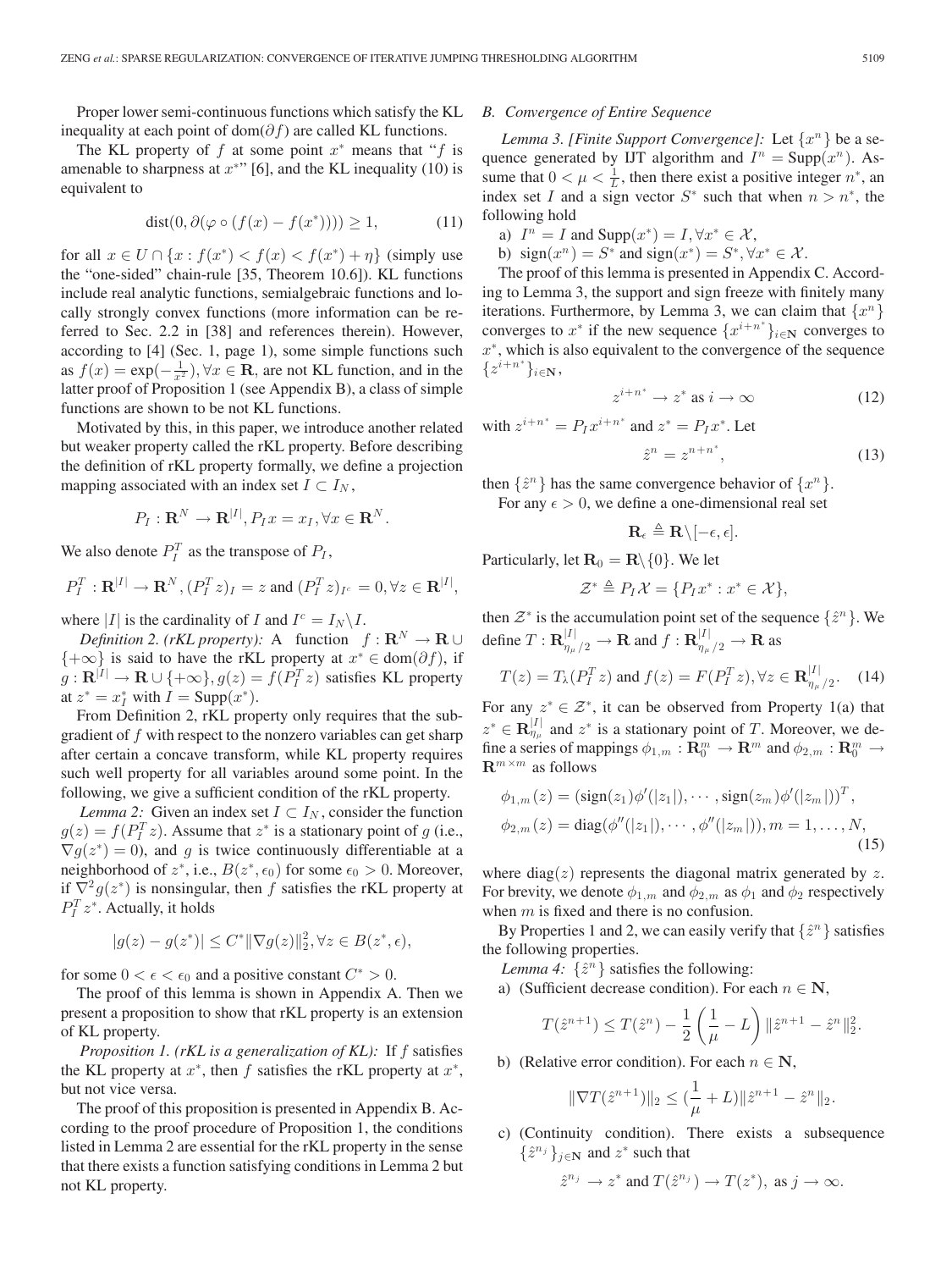Lemma 4(a) and (c) are obvious by Property 2, the specific form of T (14) and the construction of  $\{\hat{z}^n\}$  (13). Lemma 4(b) holds mainly due to Property 1(b) and Assumptions 1–2. Specifically, by Property 1(b), it can be easily checked that

$$
\hat{z}^{n+1} + \lambda \mu \phi_1(\hat{z}^{n+1}) = \hat{z}^n - \mu \nabla f(\hat{z}^n),
$$

which implies

$$
\mu(\nabla f(\hat{z}^{n+1}) + \lambda \phi_1(\hat{z}^{n+1})) = (\hat{z}^n - \hat{z}^{n+1}) + \mu(\nabla f(\hat{z}^{n+1}) - \nabla f(\hat{z}^n)).
$$

Thus, 
$$
\|\nabla T(\hat{z}^{n+1})\|_2 =
$$
  
\n
$$
\frac{1}{\mu} \|(\hat{z}^n - \hat{z}^{n+1}) + \mu(\nabla f(\hat{z}^{n+1}) - \nabla f(\hat{z}^n))\|_2.
$$

By Assumption 1,  $\nabla F$  is Lipschitz continuous, then

$$
\begin{aligned} \|\nabla f(\hat{z}^{n+1}) - \nabla f(\hat{z}^n)\|_2 &\leq \|\nabla F(P_I^T \hat{z}^{n+1}) - \nabla F(P_I^T \hat{z}^n)\|_2 \\ &\leq L \|P_I^T \hat{z}^{n+1} - P_I^T \hat{z}^n\|_2 = L \|\hat{z}^{n+1} - \hat{z}^n\|_2. \end{aligned}
$$

Therefore,  $\|\nabla T(\hat{z}^{n+1})\|_2 \leq (\frac{1}{\mu} + L) \|\hat{z}^{n+1} - \hat{z}^n\|_2$ .

From Lemma 4, if  $T$  further has the KL property at the limit point  $z^*$ , then according to Theorem 2.9 in [2],  $\{\hat{z}^n\}$  converges to  $z^*$ . Note that the construction form of  $\{\hat{z}^n\}$ , we can obtain the following convergence result.

*Theorem 1. [Global Convergence]:* Assume that F and  $\phi$ satisfy Assumptions 1 and 2, respectively. Let  $\{x^n\}$  be a sequence generated by IJT algorithm. Suppose that  $0 < \mu < \frac{1}{L}$ , then  $\{x^n\}$  converges subsequentially to a set X. If further there is a limit point  $x^* \in \mathcal{X}$  at which  $T_\lambda$  satisfies the rKL property, then the whole sequence converges to  $x^*$ .

Together with Lemma 2, the following corollary holds.

*Corollary 1:* Under Assumptions 1 and 2, suppose that 0 <  $\mu < \frac{1}{L}$ , and that there exists a limit point  $x^*$  of  $\{x^n\}$  such that F is twice continuously differentiable at  $x^*$  and  $\nabla^2 T(P_I x^*)$  is nonsingular, then  $\{x^n\}$  converges to  $x^*$ .

*Remark 1:* A similar condition is also used to guarantee the convergence of the steepest descent method in [34, Theorem 2, pp. 266]. Obviously, if  $z^*$  is a strictly local minimizer (or maximizer), or a strict saddle point of  $T$ , then the nonsingularity of  $\nabla^2 T(z^*)$  holds naturally. Therefore, if T is locally strict convex or concave, then Corollary 1 holds.

## *C. Convergence to a Strictly Local Minimizer*

As shown in Corollary 1, if  $\nabla^2 T(P_I x^*)$  is nonsingular at some limit point  $x^*$ , then the sequence generated by IJT algorithm converges to  $x^*$ . In this subsection, we will justify that  $x^*$ is also a strictly local minimizer of the optimization problem if  $\nabla^2 T(P_I x^*)$  is positive definite.

*Theorem 2. [Convergence to a Strictly Local Minimizer]:* Under assumptions of Corollary 1, if further  $\nabla^2 T(P_I x^*)$  is positive definite, then  $x^*$  is a strictly local minimizer of  $T_\lambda$ .

The proof of this theorem is rather intuitive. By Property 1(a) we have

$$
[\nabla F(x^*)]_I + \lambda \phi_1(x_I^*) = 0.
$$
 (16)

This together with the condition of the theorem

$$
\nabla^2 T(P_I x^*) = \nabla^2_{II} F(x^*) + \lambda \phi_2(x_I^*) \succ 0
$$

imply that the second-order optimality conditions hold at  $x^* =$  $(x_I^*, 0)$ , where  $\nabla^2_{II} F(x^*) = \frac{\partial^2 F(x)}{\partial x_I^2}\Big|_{x=x^*}$ . For sufficiently small vector h, we denote  $x_h^* = (x_I^* + h_I, 0)$ . It then follows

$$
F(x_h^*) + \lambda \sum_{i \in I} \phi(|x_i^* + h_i|) \ge F(x^*) + \lambda \sum_{i \in I} \phi(|x_i^*|). \quad (17)
$$

Furthermore, by Assumption  $2(c)$ , it obviously holds that

$$
\phi(t) > (\|[\nabla F(x^*)]_{I^c}\|_{\infty} + 2)t/\lambda,
$$

for sufficiently small  $t > 0$ . By this fact and the differentiability of  $F$ , for sufficiently small  $h$ , there hold

$$
F(x^* + h) - F(x_h^*) + \lambda \sum_{i \in I^c} \phi(|h_i|)
$$
  
=  $h_{I^c}^T [\nabla F(x^*)]_{I^c} + \lambda \sum_{i \in I^c} \phi(|h_i|) + o(h_{I^c})$   
 $\geq \sum_{i \in I^c} (||[\nabla F(x^*)]_{I^c}||_{\infty} - [\nabla F(x^*)]_i + 1)|h_i| \geq 0.$  (18)

Summing up the above two inequalities  $(17)$ – $(18)$ , one has that for all sufficiently small  $h$ ,

$$
T_{\lambda}(x^* + h) - T_{\lambda}(x^*) \ge 0,
$$
\n(19)

and hence  $x^*$  is a local minimizer. Moreover, we can observe that when  $h \neq 0$ , then at least one of these two inequalities (17) and (18) will hold strictly, which implies that  $x^*$  is a strictly local minimizer.

## *D. Eventual Linear Convergence Rate*

In order to derive the convergence rate of IJT algorithm, we first show some observations on  $\nabla F$  and  $\phi'$  in the neighborhood of  $x^*$ . For any  $0 < \varepsilon < \eta_\mu$ , we define a neighborhood of  $x^*$  as follows

$$
\mathcal{N}(x^*, \varepsilon) = \{ x \in \mathbf{R}^N : ||x_I - x_I^*||_2 < \varepsilon, x_{I^c} = 0 \}.
$$

If F is twice continuously differentiable at  $x^*$  and also  $\lambda_{\min}$  $(\nabla^2_{II} F(x^*)) > 0$ , then for any  $x \in \mathcal{N}(x^*, \varepsilon)$ , there exist two sufficiently small positive constants  $c_F$  and  $c_{\phi}$  (both  $c_F$  and  $c_{\phi}$ depending on  $\varepsilon$  with  $c_F \to 0$  and  $c_\phi \to 0$  as  $\varepsilon \to 0$ ) such that

$$
\langle [\nabla F(x)]_I - [\nabla F(x^*)]_I, x_I - x_I^* \rangle
$$
  
\n
$$
\ge (\lambda_{\min} (\nabla_{II}^2 F(x^*)) - c_F) \|x_I - x_I^* \|_2^2,
$$
 (20)  
\n
$$
\langle \phi_1(x_1) - \phi_1(x^*) | x_I - x^* \rangle > (\phi_1''(\rho) - c_I) \|x_I - x^* \|_2^2
$$

$$
\langle \phi_1(x_I) - \phi_1(x_I^*), x_I - x_I^* \rangle \ge (\phi''(e) - c_\phi) \| x_I - x_I^* \|_2^2,
$$
\n(21)

where (21) holds for  $\phi'$  being strictly convex on  $(0,\infty)$ , and thus  $\phi''$  being nondecreasing on  $(0, \infty)$ , consequently,  $\min_{i \in I} \phi''(|x_i^*|) = \phi''(\min_{i \in I} |x_i^*|)$ . With the observations (20) and (21), we obtain the following theorem.

*Theorem 3. (Eventual Linear Rate):* Under conditions of Corollary 1, if the following conditions also hold

- a)  $\lambda_{\min}(\nabla^2_{II}F(x^*)) > 0;$ b)  $0 < \lambda < -\frac{\lambda_{\min}(\nabla^2_{II} F(x^*))}{\phi''(e)},$
- c) either  $0 < \mu < \min\left\{\frac{2(\lambda_{\min}(\nabla^2_{II} F(x^*))+\lambda \phi''(e))}{L^2-(\lambda \phi''(e))^2},\frac{1}{L}\right\}$ , or, for any sufficiently small  $0 < \varepsilon < \eta_{\mu}$ , the third derivative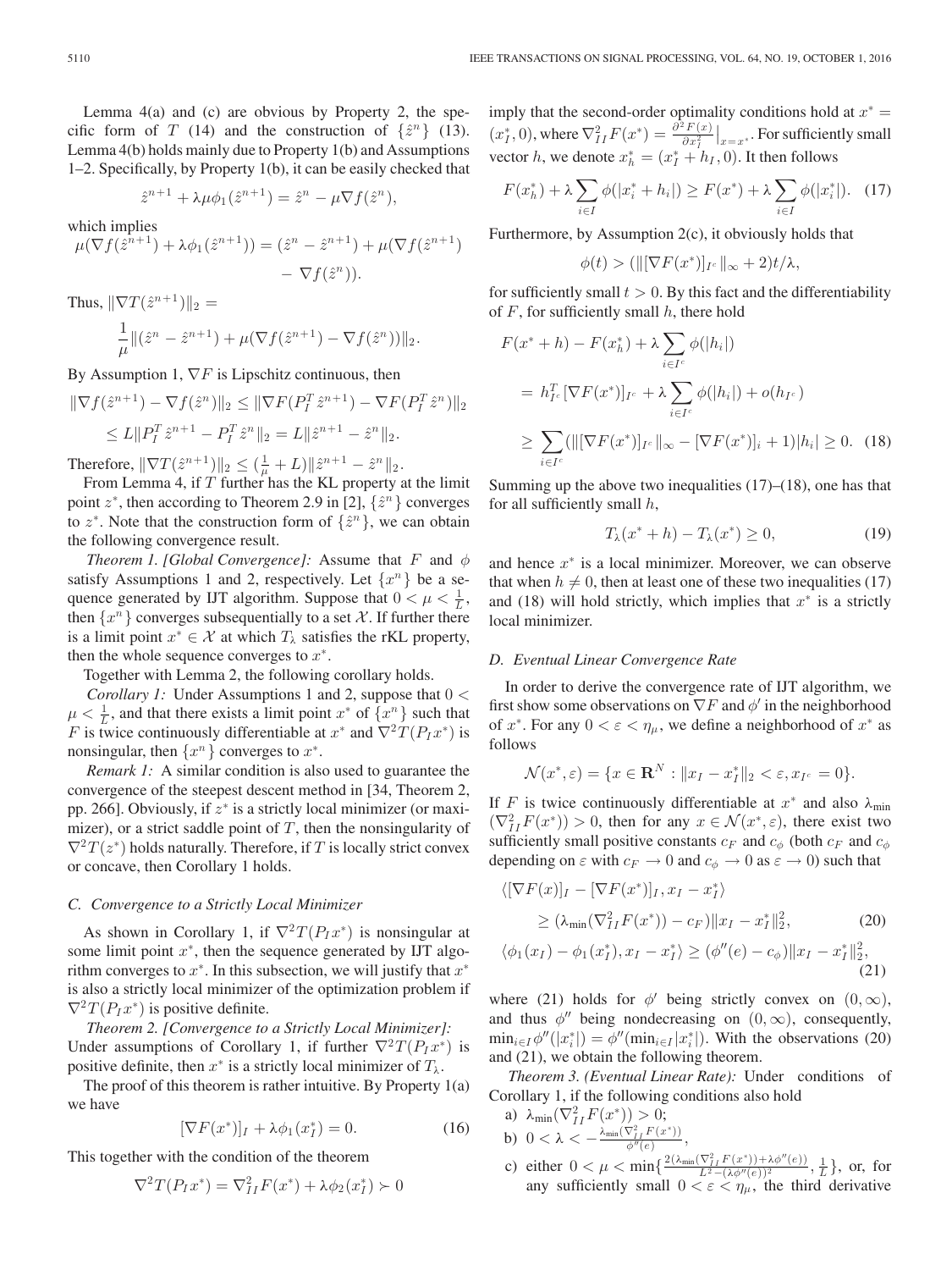$\phi^{\prime\prime\prime}$  is well-defined, bounded and nonzero on the set  $\bigcup_{i\in I} B(x_i^*, \varepsilon)$ , where  $B(x_i^*, \varepsilon) := (x_i^* - \varepsilon, x_i^* + \varepsilon)$ ,

where  $e = \min_{i \in I} |x_i^*|$ , then there exists a positive integer  $n_0$ and a constant  $\rho \in (0, 1)$  such that when  $n > n_0$ ,

$$
||x^{n+1} - x^*||_2 \le \rho ||x^n - x^*||_2, \text{ and}
$$
  

$$
||x^{n+1} - x^*||_2 \le \frac{\rho}{1 - \rho} ||x^{n+1} - x^n||_2.
$$

The proof of Theorem 3 is presented in Appendix D. As shown by this theorem, if we can fortunately obtain a good initial point, then IJT algorithm may converge fast with a linear rate. On the other hand, Theorem 3 also provides a posteriori computable error estimate of the algorithm, which can be used to design an efficient terminate rule of IJT algorithm. It can be observed that the conditions of Theorem 3 are slightly stricter than those of Theorem 2, and thus,  $x^*$  is also a strictly local minimizer under the conditions of Theorem 3.

# IV. APPLICATION TO  $\ell_q$   $(0 < q < 1)$  Regularization

The  $\ell_q$   $(0 < q < 1)$  regularization is formulated as follows:

$$
\min_{x \in \mathbf{R}^N} \left\{ T_{\lambda}(x) = \frac{1}{2} \|Ax - y\|_2^2 + \lambda \|x\|_q^q \right\},\qquad(22)
$$

where  $A \in \mathbf{R}^{M \times N}$  (commonly,  $M < N$ ),  $y \in \mathbf{R}^{M}$ , and  $||x||_{q}^{q}$  $=\sum_{i=1}^{N} |x_i|^q$ . The proximity operator  $prox_{\mu,\lambda|\cdot|^q}$  can be expressed as (see [7])

$$
prox_{\mu,\lambda|\cdot|^q}(z) = \begin{cases} (\cdot + \lambda \mu q \text{sign}(\cdot)|\cdot|^{q-1})^{-1}(z), & |z| \ge \tau_{\mu,q} \\ 0, & |z| \le \tau_{\mu,q} \end{cases} \tag{23}
$$

for any  $z \in \mathbf{R}$ , where

$$
\tau_{\mu,q} = \frac{2-q}{2-2q} (2\lambda \mu (1-q))^{\frac{1}{2-q}}, \tag{24}
$$

$$
\eta_{\mu,q} = (2\lambda\mu(1-q))^{\frac{1}{2-q}}, \tag{25}
$$

and the range of  $prox_{\mu,\lambda|\cdot|^q}$  is  $\{0\} \cup [\eta_{\mu,q},\infty)$ . Specifically, for some special  $q$  (say,  $q = 1/2, 2/3$ ), the corresponding proximity operators can be expressed analytically [39], [12].

According to [2] (See Example 5.4, page 122), the function  $T_{\lambda}(x) = \frac{1}{2} ||Ax - y||_2^2 + \lambda ||x||_q^q$  is a KL function and obviously satisfies the rKL propety at any limit point. Then we can obtain the following corollary directly.

*Corollary 2:* Let  $\{x^n\}$  be a sequence generated by IJT algorithm for  $\ell_q$  regularization with  $q \in (0,1)$ . Assume that  $0 < \mu < \frac{1}{\|A\|_2^2}$ , then  $\{x^n\}$  converges to a stationary point of  $\ell_q$  regularization.

Moreover, it is easy to check that  $\phi(z) = z^q$  satisfies the second part of condition (c) in Theorem 3. Therefore, the eventual linear convergence rate of IJT algorithm for  $\ell_q$  regularization can be claimed as follows.

*Corollary 3:* Under conditions of Corollary 2, if the following conditions also hold:

a) 
$$
\lambda_{\min}(A_I^T A_I) > 0
$$
, \nb)  $0 < \lambda < \frac{\lambda_{\min}(A_I^T A_I) e^{2-q}}{q(1-q)},$ 

where  $I = \text{Supp}(x^*)$  and  $e = \min_{i \in I} |x_i^*|$ , then IJT algorithm converges to a strictly local minimizer  $x^*$  with an eventual linear rate.

It can be observed that the minimal nonzero entry  $e$  of  $x^*$ is used in condition (b) of this corollary. A theoretical lower bound of e is estimated by Chen *et al.* [17]. In the following, we derive another sufficient conditions through the observation that the threshold value (25) is generally a tighter lower bound of  $e$  than that studied in [17]. Specifically, by (25), it holds

$$
e \ge \eta_{\mu,q} = (2\lambda\mu(1-q))^{\frac{1}{2-q}}.
$$
 (26)

Then if  $\frac{\lambda_{\min}(A_I^T A_I)}{\|A\|_2^2} > \frac{q}{2}$  and  $\frac{q}{2\lambda_{\min}(A_I^T A_I)} < \mu < \frac{1}{\|A\|_2^2}$ , the conditions in Corollary 3 hold naturally.

*Theorem 4:* Under conditions of Corollary 2, if the following conditions still hold:

a) 
$$
\frac{\lambda_{\min}(A_I^T A_I)}{\|A\|_2^2} > \frac{q}{2},
$$
  
b) 
$$
\frac{q}{2\lambda_{\min}(A_I^T A_I)} < \mu < \frac{1}{\|A\|_2^2},
$$

then IJT algorithm converges to a strictly local minimizer  $x^*$ with an eventual linear rate.

From Theorem 4, it means that if the matrix A satisfies a certain concentration property and the step size  $\mu$  is chosen appropriately, then IJT algorithm can converge to a local minimizer with an eventual linear rate. Note that the condition (a) in Theorem 4 implies  $\frac{q}{2\lambda_{\min}(A_I^T A_I)} < \frac{1}{\|A\|_2^2}$  naturally. Thus, the condition (b) of Theorem 4 is a natural and reachable condition and, furthermore, whenever this condition is satisfied, the sequence  $\{x^n\}$  is indeed convergent by Corollary 2. This shows that only condition (a) is essential in Theorem 4. We notice that condition (a) is a concentration condition on eigenvalues of the submatrix  $A_I^T A_I$ , and, in particular, it implies

$$
\lambda_{\min}(A_I^T A_I) > q \lambda_{\max}(A_I^T A_I)/2,
$$

or equivalently

$$
\text{Cond}(A_I^T A_I) := \frac{\lambda_{\max}(A_I^T A_I)}{\lambda_{\min}(A_I^T A_I)} < \frac{2}{q},\tag{27}
$$

where Cond $(A_I^T A_I)$  is the condition number of  $A_I^T A_I$ . (27) thus shows that the submatrix  $A_I^T A_I$  is well-conditioned with the condition number lower than  $2/q$ .

In recent years, a property called the restricted isometry property (RIP) of a matrix A was introduced to characterize the concentration degree of the eigenvalues of its submatrix with k columns [9]. A matrix A is said to be of the k-order RIP (denoted then by  $\delta_k$ -RIP) if there exists a  $\delta_k \in (0,1)$  such that

$$
(1 - \delta_k) \|x\|_2^2 \le \|Ax\|_2^2 \le (1 + \delta_k) \|x\|_2^2, \sqrt[k]{\|x\|_0} \le k. \tag{28}
$$

In other words, the RIP ensures that all submatrices of A with  $k$  columns are close to an isometry, and therefore distancepreserving. Let  $K = ||x^*||_0$ . It can be seen from (28) that if A possesses  $\delta_K$ -RIP with  $\delta_K < \frac{2-q}{2+q}$ , then

$$
Cond(A_I^T A_I) \leq \frac{1+\delta_K}{1-\delta_K} < \frac{2}{q}.
$$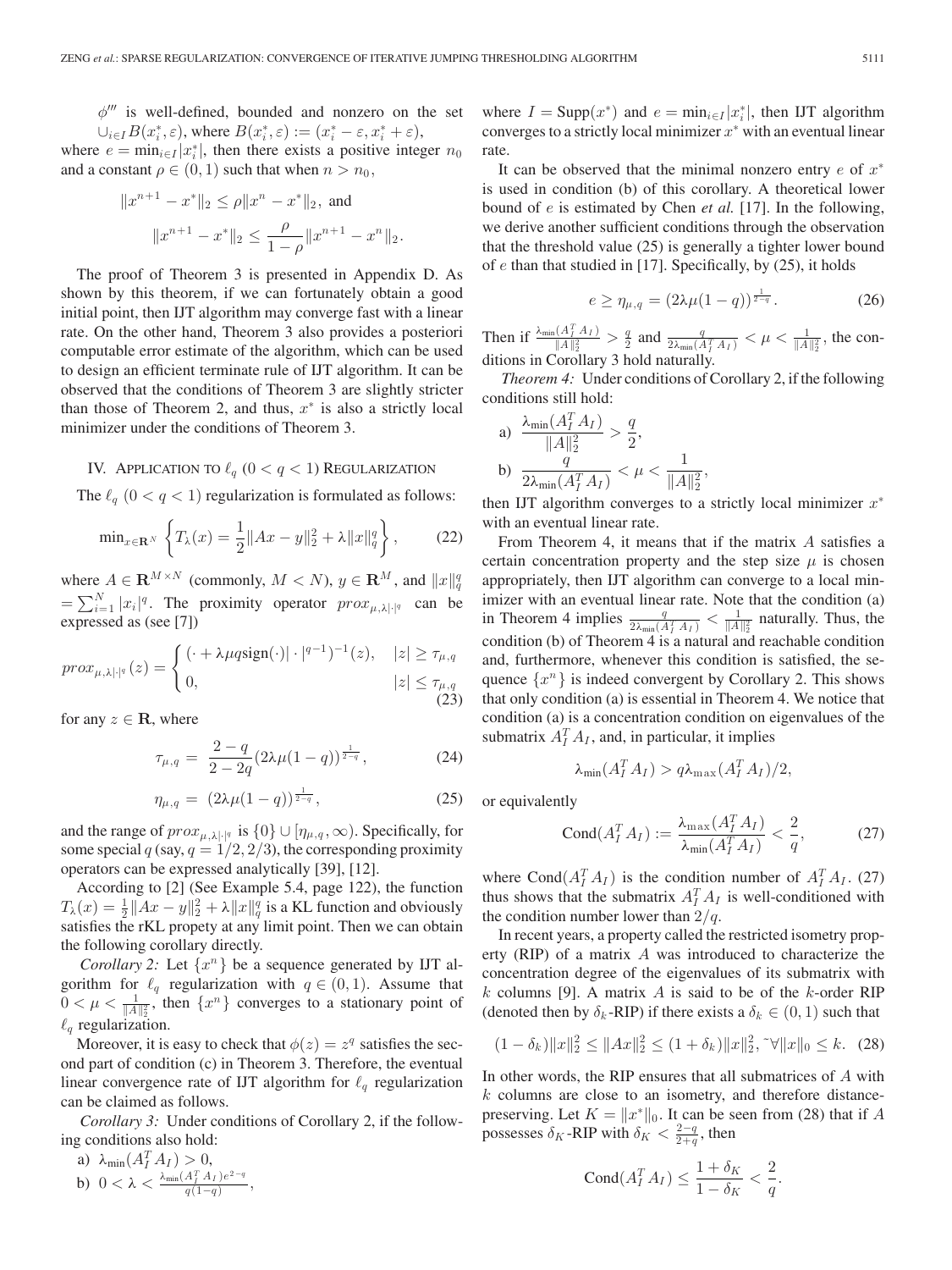*Proposition 2:* Assume that  $K < N/2$  and A satisfies  $\delta_K$ -RIP with  $\delta_K < \frac{2-q}{2+2qN/K}$  or  $\delta_{2K}$ -RIP with  $\delta_{2K} < \frac{2-q}{2+qN/K}$ , then the condition (a) in Theorem 4 holds.

This can be directly checked by the facts that  $\lambda_{\min}(A_I^T A_I)$  $\geq 1-\delta_K$ ,  $\lambda_{\min}(A_I^T A_I) \geq 1-\delta_{2K}$ ,  $\lambda_{\max}(A^T A) \leq 1+\delta_N$ ,  $\delta_N \leq \frac{2N}{K} \delta_K$  and  $\delta_N \leq \frac{N}{K} \delta_{2K}$  (c.f. [18, Proposition 1]).

From Proposition 2, we can see, for instance, when  $q =$  $1/2, K/N = 1/3$  and A satisfies  $\delta_K$ -RIP with  $\delta_K < 3/10$  or  $\delta_{2K}$ -RIP with  $\delta_{2K} < 3/7$ , the condition (a) in Theorem 4 is satisfied, and therefore, by Theorem 4, IJT algorithm converges to a local minimizer of the  $\ell_q$  regularization with an eventual linear rate. It is noted that in the condition of Proposition 2, we always have  $\delta_K < \frac{2-q}{2+4q}$  and  $\delta_{2K} < \frac{2-q}{2+2q}$ .

*Remark 2:* In [41], Zeng *et al.* have justified the convergence of a specific iterative thresholding algorithm called the iterative *half* thresholding algorithm for  $\ell_{1/2}$  regularization. It can be observed that the convergence results of the iterative *half* thresholding algorithm obtained in [41] is just a special case of the results presented in this section.

*Remark 3:* Recently, Lu [29] proposed an iterative *hard* thresholding method and its variant for solving  $\ell_0$  regularization over a conic constraint, and established its convergence as well as the iteration complexity. Although the  $\ell_0$  quasi-norm does not satisfies Assumption 2, it can be observed that the finite support and sign convergence property (i.e., Lemma 3) holds naturally for *hard* algorithm due to the *hard* thresholding function possesses the same discontinuity of the jumping thresholding function. Furthermore, once the support of the sequence converges, the iterative form of *hard* algorithm reduces to a simple Landweber iteration, and thus the convergence and eventual linear convergence rate of *hard* algorithm can be directly claimed.

## V. RELATED WORKS AND COMPARISONS

There are many non-convex algorithms like HQ [1], FOCUSS [28], IRL1 [16] and DC programming [25] for solving the composite optimization problem. Compared with these algorithms, we derive a sufficient condition instead of the direct assumption that the accumulation points are isolated, for the convergence of IJT algorithm. Moreover, the convergence speed of IJT algorithm is also demonstrated in this paper.

Besides the aforementioned non-convex algorithms, there are some other tightly related non-convex algorithms mainly including two generic algorithms and some specific algorithms. The first generic algorithm very related to IJT algorithm is the generalized gradient projection method (called GGPM for short) [7], which is proposed to solve the following general non-convex optimization model in the infinite-dimensional Hilbert space

$$
\min_{x \in \mathbf{X}} \left\{ F(x) + \lambda \Phi(x) \right\},\tag{29}
$$

where **X** is an infinite-dimensional Hilbert space,  $F : \mathbf{X} \to$  $[0, \infty)$  is assumed to be a proper lower-semicontinuous function with Lipschitz continuous gradient  $\nabla F(x)$  (the Lipschitz constant is L), and  $\Phi : \mathbf{X} \to [0, \infty)$  is weakly lowersemicontinuous and satisfies Assumption 2. Specifically, the iteration of GGPM is

$$
x^{n+1} \in Prox_{\mu_n, \lambda \Phi}(x^n - \mu_n \nabla F(x^n)). \tag{30}
$$

The main convergence results of GGPM are stated as follows.

*Theorem A. ([7, Theorem 4.1]):* Consider  $\{x^n\}$  generated by GGPM with step size sequence  $\{\mu_n\}$  satisfying  $0 < \mu \leq$  $\mu_n \leq \bar{\mu} < L^{-1}$ . Then  $x^n (n \geq 1)$  has a finite support, and the support only changes finitely many times. Moreover, every subsequence of  $\{x^n\}$  has a strong accumulation point  $x^*$ , which is a fixed point in the sense  $x^* \in G_{\mu^*,\lambda\Phi}(x^*)$  for some  $\mu^* \in [\mu,\bar{\mu}]$ . When applied to the  $\ell_q$   $(0 < q < 1)$  regularization (22), the

convergence results of GGP are strengthened as follows.

*Theorem B.* ([7, *Theorem 5.1]*): If  $q \in (0, 1)$  is rational and the following hold: (a) the set  $\{x : A^T A x = ||A^T A||x\}$  is a finite-dimensional subspace, (b) the eigenvalues of  $A<sup>T</sup>A$  do not accumulate at  $||A^T A||$ , and (c) A satisfies the finite basis injective (FBI) property, i.e., A is injective whenever restricted to finitely many coefficients, then each sequence  $\{x^n\}$  generated by GGPM with  $\mu_n = \frac{n+1}{\|A^T A\|(n+1)+1}$  converges to a quasi-global minimizer of  $T_{\lambda}$ .

It can be observed from (30) that IJT algorithm fits the framework of GGPM in the finite-dimensional space with a uniform step size, i.e.,  $\mu_n \equiv \mu$ . When applied to a general model (that is, under Assumptions 1 and 2), only subsequence convergence of GGPM is claimed as shown in Theorem A, while the global convergence of IJT algorithm is justified under the so-called rKL property as shown in Theorem 1. Moreover, the eventual linear convergence rate of IJT algorithm is also estimated in this paper. Furthermore, when applied to the  $\ell_q$   $(0 < q < 1)$  regularization, the global convergence of GGPM is claimed only for  $\ell_q$  regularization with rational q under certain conditions (see, Theorem B), while the global convergence of IJT algorithm for  $\ell_q$  regularization with any q is claimed under the condition that  $0 < \mu < 1/||A^T A||$  (see, Corollary 2). From Theorem B, the conditions (a)-(c) for the global convergence of GGPM generally mean that  $A<sup>T</sup>A$  is positive definite and possesses certain concentration property. While by Corollary 3 and Theorem 4, the eventual linear convergence rate of IJT algorithm can be estimated under the similar positive definite or concentration conditions.

Another tightly related generic algorithm is the inexact descent method studied in [2]. Such class of descent methods mainly include proximal algorithms, FBS, and regularized Gauss-Seidel methods. Let  $f : \mathbb{R}^N \to \mathbb{R} \cup \{+\infty\}$  be a proper lower semicontinuous function, and  $\{x^n\}$  be a sequence generated by the concerned descent method for solving the optimization problem

$$
\underset{x \in \mathbf{R}^N}{\text{minimize}} f(x).
$$

Moreover, the sequence  $\{x^n\}$  is assumed to satisfy the following three abstract hypotheses.

- H1 *(Sufficient Decrease Condition)* For each  $n \in \mathbb{N}$ ,  $f(x^{n+1}) + a||x^{n+1} - x^n||^2 \le f(x^n)$  for some  $a > 0$ .
- H2 *(Relative Error Condition)* For each  $n \in \mathbb{N}$ , there exists  $w^{n+1} \in \partial f(x^{n+1})$  such that  $||w^{n+1}|| \le b||x^{n+1} - x^n||$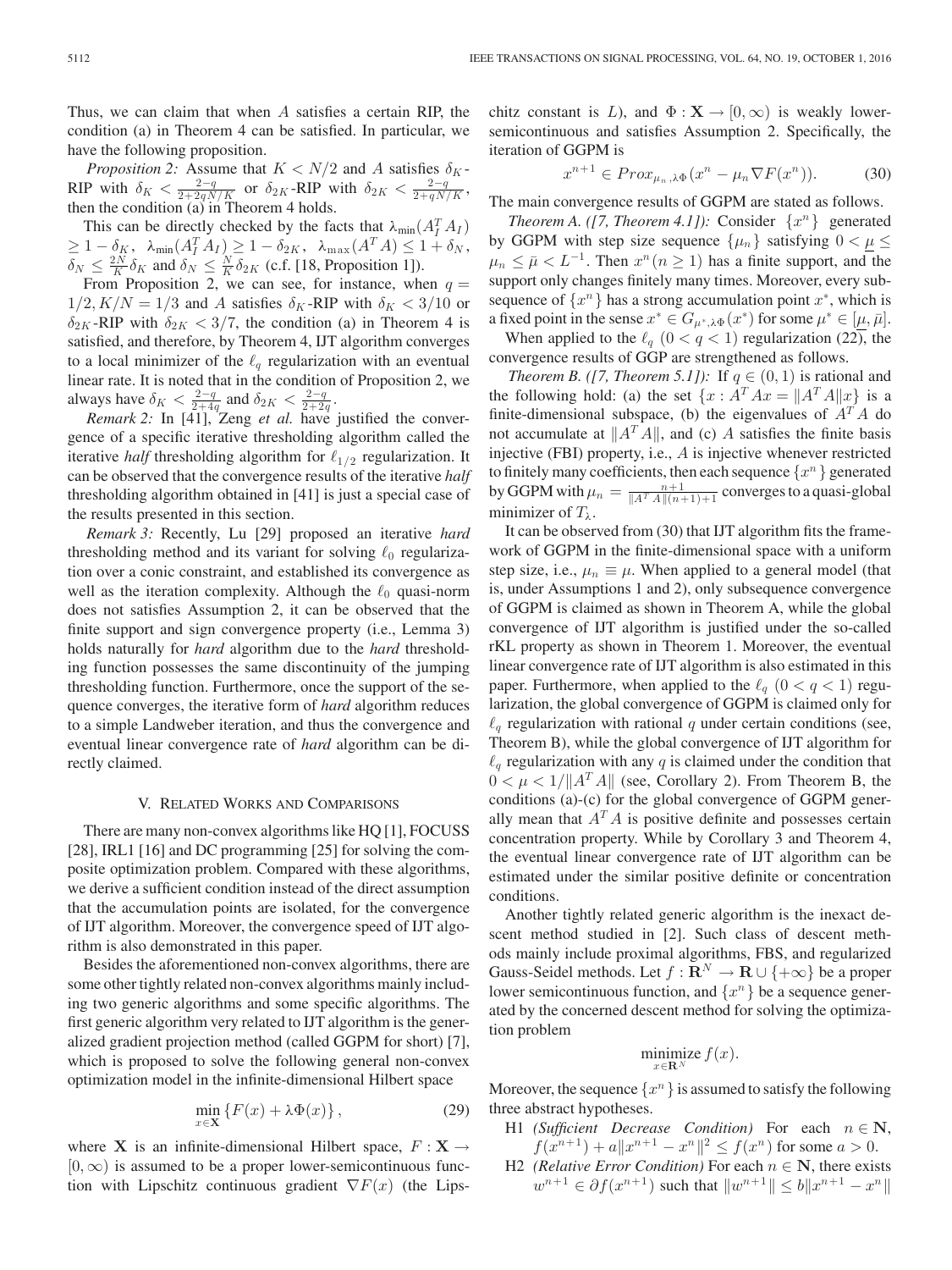for some b > 0, where ∂f denotes by the *limitingsubdifferential* of f ([31]).

H3 *(Continuity Condition)* There exists a subsequence  ${x^{n_j}}_{j \in \mathbb{N}}$  and  $x^*$  such that  $x^{n_j} \to x^*$  and  $f(x^{n_j}) \to$  $f(x^*)$  as  $j \to \infty$ .

The following is an abstract convergence result of a sequence  $\{x^n\}$  satisfying H1–H3 [2].

*Theorem C. ([2, Theorem 2.9]): Consider a sequence* {xn }<sup>n</sup>∈**<sup>N</sup>** *that satisfies H1–H3. If* f *has the KL property at the cluster point*  $x^*$  *specified in H3, then the sequence*  $\{x^n\}_{n\in\mathbb{N}}$ *converges to*  $x^*$ *, and*  $x^*$  *is a critical point of f. Moreover,*  $\sum_{n=1}^{\infty}$   $\binom{n+1}{n}$   $\leq$   $\sum_{n=1}^{\infty}$  $\sum_{n=0}^{\infty} \|x^{n+1} - x^n\| < +\infty.$ 

It is shown in [2] that the FBS algorithm for non-convex function satisfies H1–H3. Specifically, FBS is generally proposed to solve the following composite optimization problem:

$$
\text{minimize}_x f(x) := g(x) + h(x),\tag{31}
$$

where  $q$  is smooth, and  $h$  is nonsmooth. Then the iteration of FBS can be described as follows:

$$
x^{n+1} \in Prox_{\mu_n, h}(x^n - \mu_n \nabla g(x^n)), \tag{32}
$$

and its convergence result is shown in the following.

*Theorem D.* ([2, *Theorem 5.1]): Let*  $f = g + h$  *be a proper lower semicontinuous KL function which is bounded from below.* Assume further that  $g: \mathbf{R}^N \to \mathbf{R}$  is finite valued, differentiable, *has a* L*-Lipschitz continuous gradient, and that the restriction of* h *to its domain is continuous. If*  $\{x^n\}_{n\in\mathbb{N}}$  *is a bounded sequence generated by FBS with*  $0 < \mu < \mu_n < \bar{\mu} < 1/L$ , then *it converges to some critical point of* f*. Moreover, the sequence* {xn }<sup>n</sup>∈**<sup>N</sup>** *has a finite length.*

It can be observed from (32) that IJT algorithm fits the framework of FBS with a fixed step size. As shown in Theorem D, if the step size  $0 < \mu_n < 1/L$ , the convergence of FBS is justified via taking advantage of the KL property of the objective function and under the boundedness assumption of the sequence. While the global convergence of IJT algorithm is justified under Assumptions 1–2, and the rKL property of the objective function as shown in Theorem 1. From Proposition 1, the rKL property is weaker than KL property, and can be viewed as a *generalization* of KL property. In addition, we give a sufficient condition to verify the rKL property as shown in Lemma 2. Besides the global convergence, we also give the estimate of the convergence rate of IJT algorithm under certain conditions (see, Theorem 3).

Moreover, there are some other specific iterative thresholding algorithms related to IJT. Among them, the *hard* algorithm and the *soft* algorithm are two representatives, which respectively solves the  $\ell_0$  regularization [3] and  $\ell_1$  regularization [22]. As shown in [3] and [22], when  $\mu = 1$  both *hard* and *soft* algorithms can converge to a stationary point whenever  $||A||_2 < 1$ . These classical convergence results can be generalized when a step size parameter  $\mu$  is incorporated with the iterative procedures, and in this case, the convergence condition becomes

$$
0 < \mu < \|A\|_2^{-2}.\tag{33}
$$

It can be seen from Corollary 2 that (33) is the same condition of the convergence of IJT when applied to the  $\ell_q$  regularization with  $0 < q < 1$ , which then supports that the classical



Fig. 2. Experiment for sparse signal recovery. (a) Recovery results. (b) Trends of sparsity level. (c) Trends of the absolute value of minimal nonzero entry. (d) Convergence rate, i.e., trends of  $||x^n - x^*||_2$ , where  $x^* = x^{n_0}$  with  $n_0 =$ 5000 is taken as an approximation of the limit point. (e) Objective sequence for  $\ell_{1/2}$  regularization. (f) Objective sequence for  $\ell_{2/3}$  regularization. The labels " $l_{1/2}$  (Init:  $l_1$ -min)" and " $l_{2/3}$  (Init:  $l_1$ -min)" represent the cases of  $\phi(|z|) =$  $|z|^{1/2}$  and  $\phi(|z|) = |z|^{2/3}$  with an inexact solution of the  $l_1$ -minimization problem as the initial guess, respectively. The labels " $l_{1/2}$  (Init: 0)" and " $l_{2/3}$ (Init: 0)" represent the cases of  $\phi(|z|) = |z|^{1/2}$  and  $\phi(|z|) = |z|^{2/3}$  with 0 as the initial guess, respectively. The Recovery RMSEs of the four cases, that is,  $l_{1/2}$  (Init:  $l_1$ -min),  $l_{2/3}$  (Init:  $l_1$ -min),  $l_{1/2}$  (Init: 0) and  $l_{2/3}$  (Init: 0) are 6.63e−5, 7.35e−5, 6.74e−5 and 7.52e−5, respectively.

convergence results of iterative thresholding algorithms have been extended to the non-convex  $\ell_q$  ( $0 < q < 1$ ) regularization case. Furthermore, it was shown in [8] that when the measurement matrix A satisfies the so-called FBI property and the stationary point possesses a strict sparsity pattern, the *soft* algorithm can converge to a global minimizer of  $\ell_1$  regularization with a linear convergence rate. Such result is not surprising because of the convexity of  $\ell_1$  regularization. As for convergence speed of the *hard* algorithm, it was demonstrated in [3] that under the condition  $\mu = 1$  and  $||A||_2 < 1$ , *hard* algorithm converges to a local minimizer with an eventual linear convergence rate. However, as algorithms for solving non-convex models, Corollary 3 and Theorem 4 reveal that IJT shares the same eventual convergence speed with *hard* algorithm.

# VI. APPLICATIONS

We first implement a synthesized sparse signal recovery experiment to demonstrate the effectiveness of IJT algorithm, and then show its performance when applied to a real application, i.e., sparse synthetic aperture radar (SAR) imaging. While the effectiveness of IJT algorithm for other applications like image deconvolution can be referred to [12]. (The corresponding matlab code of IJT algorithm can be got from [https://github.com/JinshanZeng/IJT\\_Alg.](https://github.com/JinshanZeng/IJT_Alg))

#### *A. Sparse Signal Recovery Problem*

The sparse signal recovery problem aims to reconstruct a sparse signal from its incomplete measurements. For this purpose, given a true sparse signal  $x_{tr}$  with dimension  $N = 500$  and sparsity  $k = 15$ , shown as in Fig. 2(a), its underdetermined observation is synthesized via  $y = Ax_{tr}$ , where the measurement matrix A is of dimension  $M \times N = 250 \times 500$  with Gaussian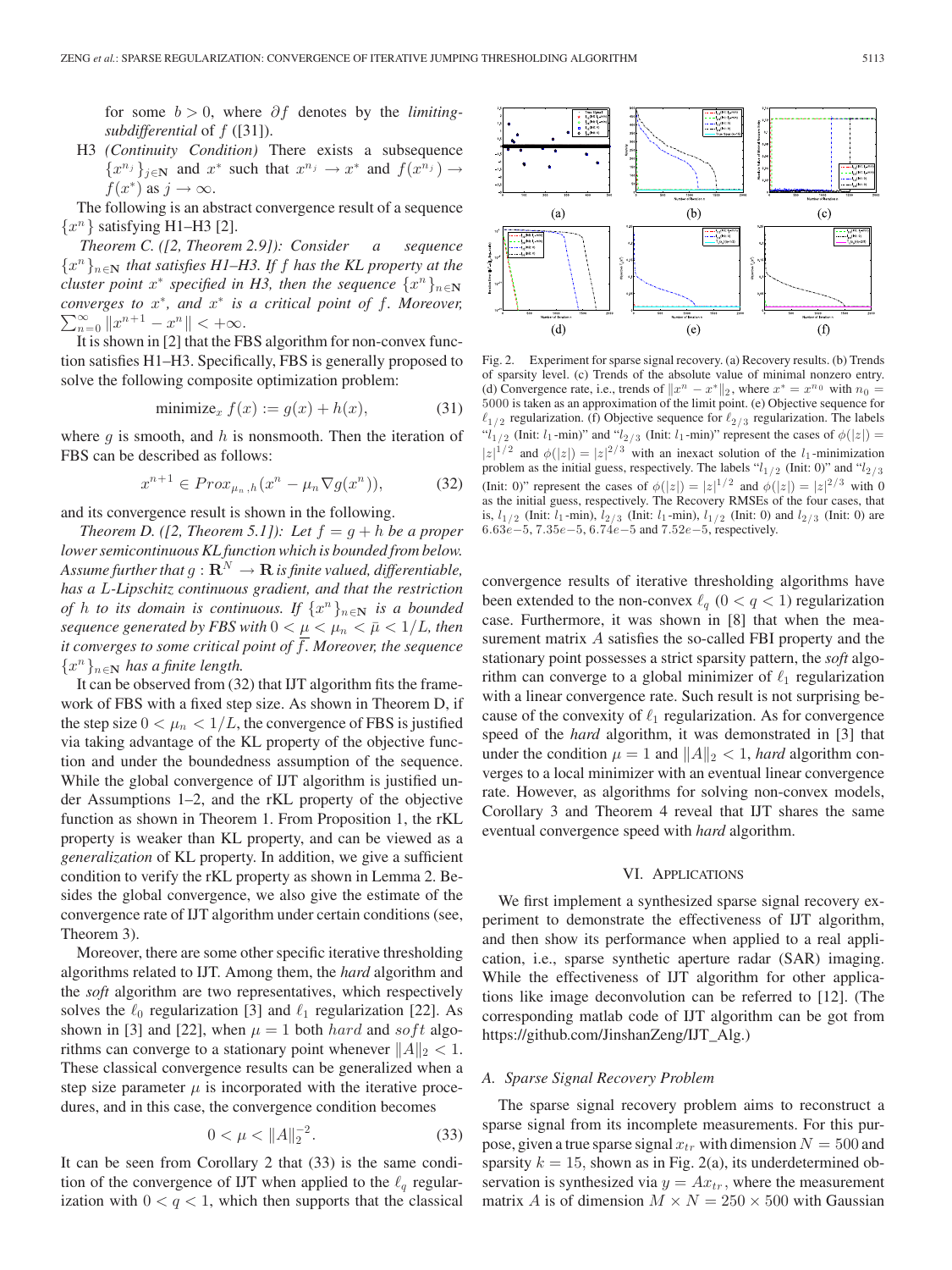Fig. 3. RADARSAT-1 data imaging results via the traditional SAR imaging method (Range Doppler algorithm (RDA) [19]) using full sampling and IJT algorithm with  $\phi(|z|) = |z|^{1/2}$  and  $|z|^{2/3}$  using undersampling. (a) The traditional radar image under the full sampling data. (b)–(e) IJT for  $\ell_{1/2}$  or  $\ell_{2/3}$  regularization under the sampling rates 10% or 5%, respectively. The details are better seen by zooming on a computer scene.

 $\mathcal{N}(0, 1/250)$  i.i.d. entries. Such measurement matrix is known to satisfy (with high probability) the RIP with optimal bounds [36]. We then applied IJT algorithm to the problem with two different non-convex penalties, that is,  $\phi(|z|) = |z|^{1/2}, |z|^{2/3}$ . In both cases, the jumping thresholding operators can be analytically expressed as shown in [39] and [12], respectively, and thus the corresponding IJT algorithms can be efficiently implemented. In both cases,  $\mu = 0.99||A||_2^{-2}$ , and  $\lambda$  were hand-tuned to be optimal ( $\lambda = 0.0012$  and 0.0015 for  $\ell_{1/2}$  and  $\ell_{2/3}$ , respectively). Moreover, we considered two different initial guesses including 0 and an inexact solution of the  $\ell_1$ -minimization problem to justify the effect on the convergence speed. The experiment results are reported in Fig. 2.

It can be seen from Fig. 2(a) that the true sparse signal can be recovered with high accuracies in all cases. By Fig. 2(b), the sparsity levels of the iterates converge to the true sparsity level with finitely many iterations. Actually, the freezed support is exactly the true support of  $x_{tr}$ . Once the true support has been identified, the minimal nonzero entry of the iterate will be away from 0 with a deterministic distance as demonstrated by Fig. 2(c). The (eventual) linear convergence rate of IJT algorithm starting with a given initial guess can be also observed from Fig. 2(d). In both  $\ell_{1/2}$  and  $\ell_{2/3}$  cases, the objective sequences converge to the corresponding objective values at  $x_{tr}$ , which are generally the global minimum in both cases, as shown by Fig.  $2(e)$  and  $(f)$ .

## *B. Sparse SAR Imaging*

SAR imaging is an inverse scattering problem that a spatial map of reflectivity is reconstructed from measurements of scattered electric fields, and it is normally modeled as an ill-posed linear inverse problem. Specifically, the SAR observation model is generally formulated as

$$
y = A\xi + u,\tag{34}
$$

where  $A \in \mathbb{C}^{M \times N}$  is the SAR observation matrix, which is determined by SAR acquisition system and observation geometry,  $\xi \in \mathbb{C}^N$  is the reflectivity of target,  $u \in \mathbb{C}^M$  is the observation noise, and  $y \in \mathbb{C}^M$  is the obtained observation. Assume that the reflectivity  $\xi$  is sparse under a basis  $\Psi \in \mathbb{C}^{n \times n}$  with the sparse representation  $x$ . Then linear model (34) can be rewritten as

$$
y = A\xi + u = A\Psi x + u = \bar{A}x + u,
$$

where  $\overline{A} = A\Psi$  and  $\xi = \Psi x$ . The sparse SAR imaging problem can be modeled as

$$
\min_{x \in \mathbf{C}^N} \left\{ \frac{1}{2} \|y - \bar{A}x\|_2^2 + \lambda \Phi(x) \right\},\tag{35}
$$

where  $\Phi(x)$  is a regularization term to induce the sparsity. We can then apply IJT algorithm to solve the sparse SAR imaging problem (35).

The used SAR dataset is from RADARSAT-1 in the fine mode-2 about Vancouver region. The detailed target and data descriptions are provided in [19]. We are interested in the region of the English Bay, where there are six sitting vessels. Such region is a typical sparse scene under the identity basis. The main radar parameters are listed as follows: the signal bandwidth is 30.111 MHz, the pulse repetition frequency is 1256.98 Hz. We applied IJT algorithm to solve the sparse SAR imaging problem with two different  $\Phi$ 's, i.e.,  $\Phi(x) = \sum_{i=1}^{N} |x_i|^{1/2}$  and  $\sum_{i=1}^{N} |x_i|^{2/3}$  under different sampling rates. The experiment results are shown in Fig. 3.

Compared with the traditional SAR reconstruction result, IJT algorithm reconstructs higher quality images with increased resolution and reduced sidelobes at much lower sampling rate than the Nyquist rate, as shown in Fig. 3. More specifically, IJT algorithm implements SAR imaging effectively under 10% or even lower sampling rate, as demonstrated by Fig. 3(b)–(e).

## VII. CONCLUSION

We have conducted a study of the convergence of IJT algorithm for a class of non-convex regularized optimization problems. One of the most significant features of such

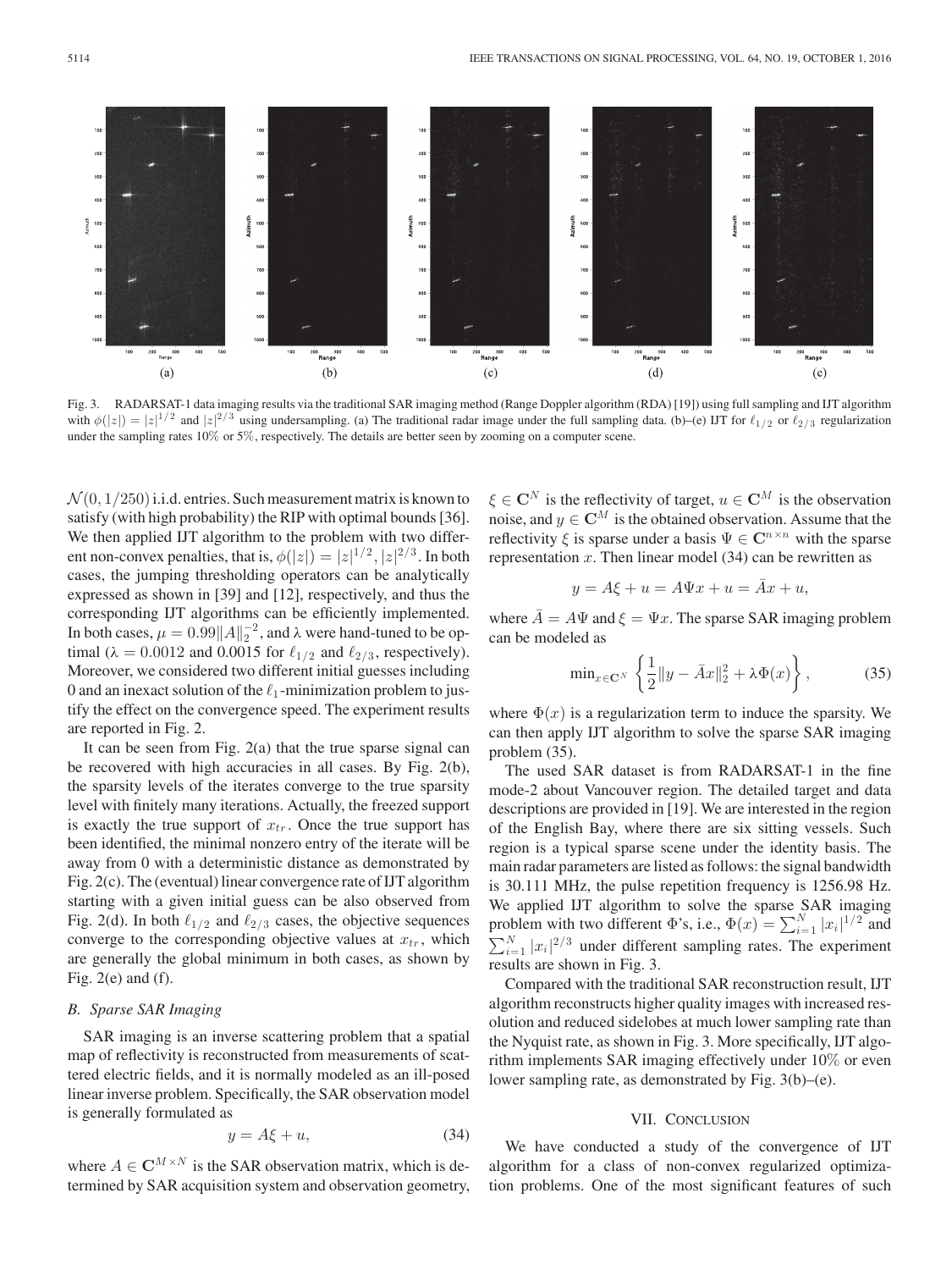class of iterative thresholding algorithms is that the associated thresholding functions are discontinuous with jump discontinuities. Among such class of non-convex optimization problems, the  $\ell_q$  ( $0 < q < 1$ ) regularization problem is a typical subclass.

The main contribution of this paper is the establishment of the convergence and rate-of-convergence results of IJT algorithm. We first show that the support and sign of the sequence generated by IJT algorithm converge with finitely many iterations. Then we show the convergence of the entire sequence under the rKL property. Furthermore, we demonstrate that IJT algorithm converges to a strictly local minimizer with an eventual linear rate under some second-order conditions. When applied to the  $\ell_q$  ( $0 < q < 1$ ) regularization, IJT algorithm can converge to a strictly local minimizer at an eventual linear rate as long as the matrix satisfies a certain concentration property. The obtained convergence results to a local minimizer generalize those known for the *soft* and *hard* algorithms. We also apply the proposed algorithm to some typical sparse applications, which demonstrate the effectiveness of IJT algorithm.

#### **APPENDIX**

## *A. Proof of Lemma 2*

*Proof:* Note that  $\nabla g(z^*)=0$ , then  $|g(z) - g(z^*)| = |g(z) - g(z^*) - \nabla g(z^*)^T (z - z^*)|$  $\leq \int_0^1$  $\int_0^{\pi} \|\nabla g(z^* + t(z-z^*)) - \nabla g(z^*)\|_2 \|z-z^*\|_2 dt.$ (36)

Since g is twice continuously differentiable at  $B(z^*, \epsilon_0)$ , then it obviously exists constants  $L_q > 0$  such that

$$
\|\nabla g(z^* + t(z - z^*)) - \nabla g(z^*)\|_2 \le L_g t \|z - z^*\|_2,
$$

for any  $z \in B(z^*, \epsilon_0)$  and  $t \in (0, 1)$ . Thus, it follows

$$
|g(z) - g(z^*)| \le \frac{L_g}{2} \|z - z^*\|_2^2, \forall z \in B(z^*, \epsilon_0). \tag{37}
$$

On the other hand, for any  $z \in B(z^*, \epsilon_0)$ , there exists a  $t_0 \in$  $(0, 1)$  such that

$$
\|\nabla g(z)\|_2 = \|\nabla g(z) - \nabla g(z^*)\|_2
$$
  
= 
$$
\|\nabla^2 g(z^* + t_0(z - z^*)) (z - z^*)\|_2.
$$
 (38)

Since  $\nabla^2 g(z^*)$  is nonsingular and by the continuity of  $\nabla^2 g(z)$ at  $B(z^*, \epsilon_0)$ , then there exists  $0 < \epsilon < \epsilon_0$  such that for any  $z \in$  $B(z^*,\epsilon),$ 

$$
\sigma_{\min}(\nabla^2 g(z^* + t_0(z - z^*))) \geq \min_{z \in B(z^*, \epsilon)} \sigma_{\min}(\nabla^2 g(z)) > 0.
$$

Denote  $\sigma_{\epsilon,z^*} \triangleq \min_{z \in B(z^*,\epsilon)} \sigma_{\min}(\nabla^2 g(z))$ , then (38) becomes

$$
\|\nabla g(z)\|_2 \ge \sigma_{\epsilon, z^*} \|z - z^*\|_2. \tag{39}
$$

Ō

Let  $C^* = \frac{L_g}{2\sigma_{\epsilon,z^*}^2}$ . Combining (37) and (39), it implies

$$
|g(z) - g(z^*)| \le C^* ||\nabla g(z)||_2^2.
$$

*B. Proof of Proposition 1*

*Proof:* Let  $I = \text{Supp}(x^*)$  and  $z^* = x_I^*$ . Define

$$
g: \mathbf{R}^{|I|} \to \mathbf{R} \cup \{+\infty\}, g(z) = f(P_I^T z).
$$

Assume that f satisfies the KL property at  $x^*$ , then by definition, there exist constants  $\eta > 0$  and  $\epsilon > 0$ , a concave function  $\varphi$ and a neighborhood of  $x^*, \mathcal{N}_{x^*} \triangleq \{x : ||x - x^*||_2 \le \epsilon\} \cap \{x :$  $f(x^*) < f(x) < f(x^*) + \eta$ , such that

$$
\text{dist}(0, \partial(\varphi \circ (f(x) - f(x^*)))) \ge 1, \forall x \in \mathcal{N}_{x^*}.
$$

Let  $\mathcal{N}_{z^*}$  be a neighborhood of  $z^*$  with

 $\mathcal{N}_{z^*} = \{z : ||z - z^*||_2 \le \epsilon\} \cap \{z : g(z^*) < g(z) < g(z^*) + \eta\},\$ and  $\mathcal{N}_{x^*}^* \triangleq \{P_I^T z : \forall z \in \mathcal{N}_{z^*}\} = \{x : x_I^c = 0, \|x_I - x_I^*\|_2 \le$  $\{\epsilon\} \cap \{x : f(x^*) < f(x) < f(x^*) + \eta\}.$  Then  $\mathcal{N}_{x^*}^* \subset \mathcal{N}_{x^*}$ , and

$$
dist(0, \partial(\varphi \circ (f(x) - f(x^*)))) \ge 1, \forall x \in \mathcal{N}_{x^*}^*
$$

which implies that

thus,

$$
dist(0, \partial(\varphi \circ (g(z) - g(z^*)))) \ge 1, \forall z \in \mathcal{N}_{z^*}.
$$
 (40)

It follows that g satisfies the KL property at  $z^*$ . Therefore, f satisfies the rKL property at  $x^*$ .

In the following, we give a counterexample to show that f satisfies rKL but not KL property at its global minimizer. Specifically, let  $f : \mathbf{R}^2 \to \mathbf{R}$ ,  $f(x_1, x_2) = f_1(x_1) +$  $f_2(x_2)$ , with  $f_1(x_1) = \frac{1}{2}|x_1 - \frac{3}{2}|^2 + |x_1|^{1/2}$ , and  $f_2(x_2) =$  $exp(-\frac{1}{x_2^2})$ . It can be easily observed that  $f_1$  reaches the global minima at  $x_1^* = 1$ , and  $f_2$  reaches the global minima at  $x_2^* = 0$ . As a consequence,  $x^* = (1, 0)$  is a global minimizer of f. According to [2] (See Example 5.4, page 122),  $f_1$  is a KL function, and thus, satisfies the KL property at  $x_1^* = 1$ , while by [4] (Sec. 1, page 1),  $f_2$  fails to satisfy the KL property at  $x_2^* = 0$ . By the definition of rKL property, we can show that  $f$  satisfies the rKL property at  $x^*$ .

We then prove that f does not satisfy KL property at  $x^*$  by contradiction. Assume this is not the case, that is, f satisfies the KL property at  $x^*$ , then there exist constants  $\epsilon > 0$ ,  $\eta > 0$  and a concave function  $\varphi$  such that

$$
dist(0, \partial(\varphi \circ (f(x) - f(x^*)))) \ge 1,
$$
 (41)

for any  $x \in \mathcal{N}_{x^*}$  with  $\mathcal{N}_{x^*} \triangleq \{x : ||x - x^*||_2 \le \epsilon\} \cap \{x : f(x^*)\}$  $\langle f(x) \rangle \langle f(x^*) + \eta \rangle$ . Particularly, we consider another neighborhood of  $x^*$ ,  $\mathcal{N}^*$  defined as

$$
\mathcal{N}^* = \{x : x_1 = 1, |x_2| \le \epsilon\} \cap \{x : f(x^*)
$$
  
< 
$$
< f(x) < f(x^*) + \eta\}.
$$

It is obvious that  $\mathcal{N}^* \subset \mathcal{N}_{x^*}$ , and thus (41) holds for any  $x \in \mathcal{N}^*$ . In this case, (41) reduces to

$$
dist(0, \partial(\varphi \circ (f_2(x_2) - f_2(0)))) \ge 1, \tag{42}
$$

for any  $x_2 \in \{u : |u| \leq \epsilon\} \cap \{f_2 (0) < f_2 (u) < f_2 (0) + \eta\}$ . It follows that  $f_2$  satisfies the KL property at 0, which contradicts with the fact that  $f_2$  does not satisfy the KL property at 0 ([4], Sec. 1, page 1).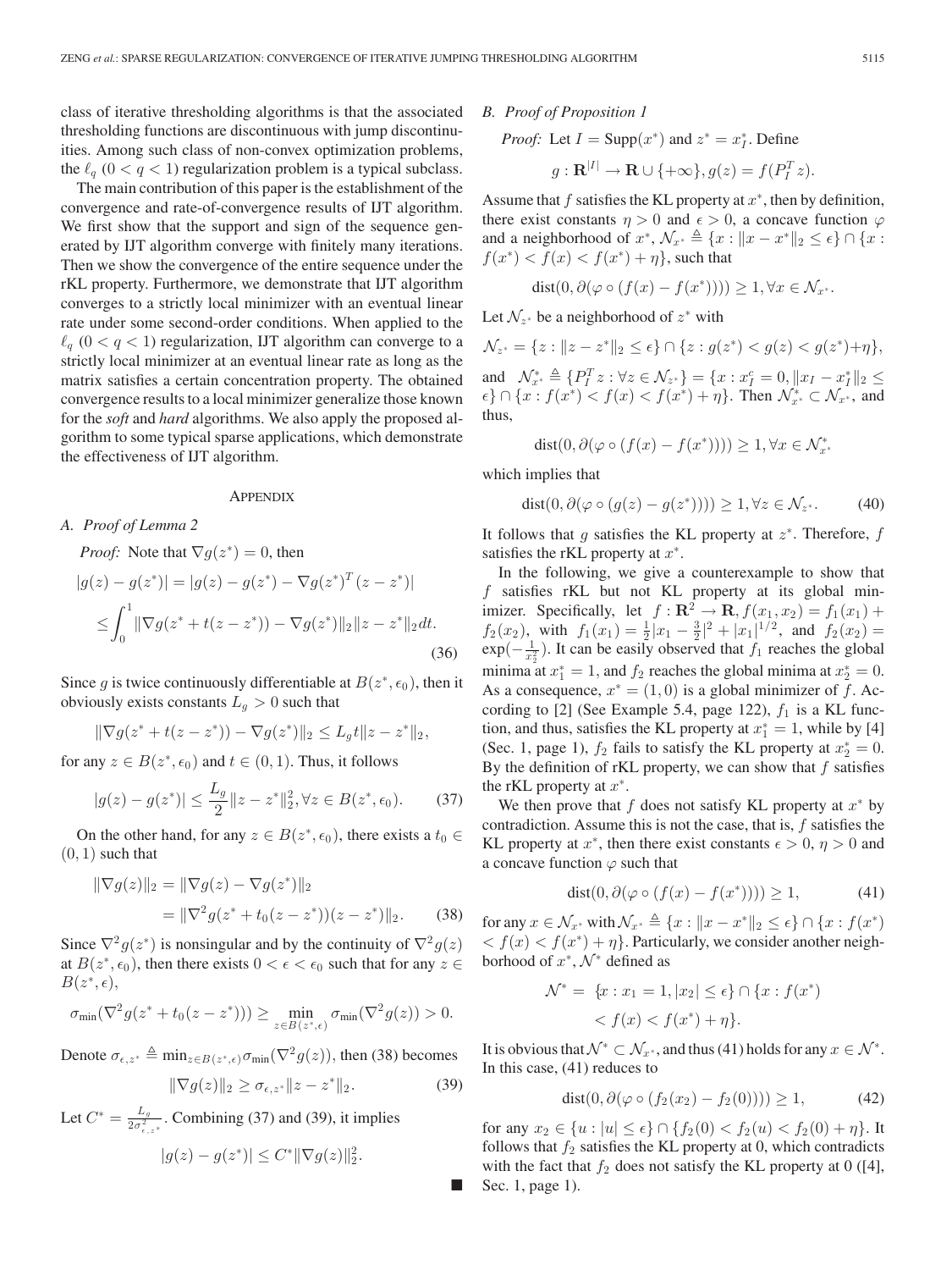Such counterexample can be extended to much more general cases. Let  $f_1$  be any one-dimensional KL function, and  $f_2$ is still defined above. Then  $f(x_1, x_2) = f_1(x_1) + f_2(x_2)$  satisfies the rKL but not KL property at any point  $(x_1, 0)$  with  $x_1 \neq 0.$ 

## *C. Proof of Lemma 3*

*Proof:* We first show the convergence of  $\{I^n\}$ , then justify the convergence of  $\{\text{sign}(x^n)\}.$ 

*(i) Convergence of*  $\{I^n\}$ : By Property 2(b), there exists a sufficiently large positive integer  $n_0$  such that  $\|x^n - x^{n+1}\|_2$  $\eta_{\mu}$  when  $n>n_0$ . We first show that

$$
I^{n+1} = I^n, \forall n > n_0 \tag{43}
$$

by contradiction. Assume this is not the case, that is,  $I^{n_1+1} \neq I$  $I^{n_1}$  for some  $n_1 > n_0$ . Then it is easy to derive a contradiction through distinguishing the following two possible cases:

*Case 1:*  $I^{n_1+1} \neq I^{n_1}$  and  $(I^{n_1+1} \cap I^{n_1}) \subset I^{n_1+1}$ . In this case, there exists an  $i_{n_1}$  such that  $i_{n_1} \in I^{n_1+1}\backslash I^{n_1}$ . By Property 1(b), it then implies

$$
||x^{n_1+1}-x^{n_1}||_2 \geq |x^{n_1+1}_{i_{n_1}}| \geq \eta_{\mu},
$$

which contradicts to  $||x^{n_1+1} - x^{n_1}||_2 < \eta_\mu$ .

*Case 2:*  $I^{n_1+1} \neq I^{n_1}$  and  $(I^{n_1+1} \cap I^{n_1}) = I^{n_1+1}$ . Under this circumstance, it is obvious that  $I^{n_1+1} \subset I^{n_1}$ . Thus, there exists an  $k_{n_1}$  such that  $k_{n_1} \in I^{n_1} \backslash I^{n_1+1}$ . It then follows from Property 1 that

$$
||x^{n_1+1}-x^{n_1}||_2 \geq |x^{n_1}_{k_{n_1}}| \geq \eta_{\mu},
$$

and it contradicts to  $||x^{n_1+1} - x^{n_1}||_2 < \eta_\mu$ . Thus, (43) holds true. It also means that the support sequence  $\{I^n\}$  converges. We denote I the limit of  $I^n$ . Then for any  $n>n_0$ ,  $I^n=I$ .

For any limit point  $x^* \in \mathcal{X}$ , there exists a subsequence  $\{x^{n_j}\}\$ converging to  $x^*$ , i.e.,

$$
x^{n_j} \to x^* \text{ as } j \to \infty. \tag{44}
$$

Thus, there exists a positive integer  $j_0$  such that  $n_{j_0} > n_0$  and  $||x^{n_j} - x^*||_2 < \eta_\mu$  when  $j \ge j_0$ . Similar to the previous proof, it can be also claimed that  $I^{n_j} = \text{Supp}(x^*)$  for any  $j \ge j_0$ . On the other hand, by (43),  $I^{n_j} = I$ . Thus, for any limit point  $x^*$ ,  $\text{Supp}(x^*)=I.$ 

Taking  $n^* = n_{j_0}$ , then by the above analysis, it is obvious that the claim (a) in Lemma 3 holds.

*(ii) Convergence of*  $\{sign(x^n)\}$ *:* As  $I^n = I = Supp(x^*)$  for any  $n > n^*$  and  $x^* \in \mathcal{X}$ , it suffices to show that  $sign(x_i^{n+1}) =$ sign $(x_i^n)$  and sign $(x_i^{n_j}) = \text{sign}(x_i^*)$  for any  $i \in I$ ,  $j \geq j_0$ ,  $n > j$  $n<sup>*</sup>$ . Similar to the first part (i) of proof, we will first check that  $sign(x_i^{n+1}) = sign(x_i^n)$ , and then  $sign(x_i^{n_j}) = sign(x_i^*)$  for any  $i \in I$  by contradiction. We now prove  $sign(x_i^{n+1}) = sign(x_i^n)$ for any  $i \in I$  and  $n > n^*$ . Assume this is not the case. Then there exists an  $i^* \in I$  such that  $sign(x_{i^*}^{n+1}) \neq sign(x_{i^*}^n)$ , and hence,

$$
\operatorname{sign}(x_{i^*}^{n+1})\operatorname{sign}(x_{i^*}^n)=-1.
$$

From Property 
$$
1(b)
$$
, it is easy to check

$$
||x^{n+1} - x^n||_2 \ge |x_{i^*}^{n+1} - x_{i^*}^n| = |x_{i^*}^{n+1}| + |x_{i^*}^n| \ge 2\eta_\mu,
$$

which contradicts again to  $||x^{n+1} - x^n||_2 < \eta_\mu$ . This contradiction shows sign $(x^{n+1}) = sign(x^n)$  when  $n > n^*$ . It follows that  $\{\text{sign}(x^n)\}\)$  converges. Let S<sup>\*</sup> be the limit of  $\{\text{sign}(x^n)\}\)$ . Similarly, we can also show that  $sign(x^{n_j}) = sign(x^*)$  whenever  $j \ge j_0$ . Therefore,  $sign(x^n) = S^* = sign(x^*)$  when  $n > n^*$  and for any  $x^* \in \mathcal{X}$ .

## *D. Proof of Theorem 3*

*Proof:* We first prove Theorem 3 under conditions (a), (b) and the first part of (c), and then prove it under conditions (a), (b) and the second part of (c).

*Part A:* Let  $C_2 \triangleq \sqrt{1 - 2\mu\lambda_{\min}(\nabla_{II}^2 F(x^*)) + \mu^2 L^2}$ ,  $C_1 \triangleq$  $1 + \lambda \mu \phi''(e)$ . By the conditions of Theorem 3, it is easy to check that  $C_1 > C_2 > 0$ . Since both  $c_F$  and  $c_{\phi}$  approach to zero as  $\varepsilon$  approaches zero, then we can take a sufficiently small  $0 < \varepsilon < \eta_\mu$  such that

$$
0 < c_F < \min \left\{ \frac{(C_1 - C_2)(C_1 + 3C_2)}{8\mu}, \lambda_{\min}(\nabla_{II}^2 F(x^*)) \right\},\,
$$

and  $0 < c_{\phi} < \frac{C_1 - C_2}{2\lambda \mu}$ . Let  $\alpha_{F,\varepsilon} \triangleq \lambda_{\min}(\nabla_{II}^2 F(x^*)) - c_F$  and  $\alpha_{\phi,\varepsilon} \triangleq -\phi''(e) + c_{\phi}$ , then under conditions of Theorem 3, there hold  $0 < \alpha_{F,\varepsilon} < L$  and  $\alpha_{\phi,\varepsilon} > 0$ , and further

$$
1 - \lambda \mu \alpha_{\phi,\varepsilon} = 1 + \lambda \mu \phi''(e) - \lambda \mu c_{\phi} > \frac{C_1 + C_2}{2} > 0, \tag{45}
$$

$$
1 - 2\mu\alpha_{F,\varepsilon} + \mu^2 L^2 \ge 1 - 2\mu\alpha_{F,\varepsilon} + \mu^2 \alpha_{F,\varepsilon}^2 \ge 0, \qquad (46)
$$

$$
1 - 2\mu\alpha_{F,\varepsilon} + \mu^2 L^2 = C_2^2 + 2\mu c_F < \left(\frac{C_1 + C_2}{2}\right)^2. \tag{47}
$$

Since  $\{x^n\}$  converges to  $x^*$ , then for any  $0 < \varepsilon < \eta_\mu$ , there exists a sufficiently large integer  $n_0 > n^*$  (where  $n^*$  is specified as in Lemma 3) such that  $||x^n - x^*||_2 < \varepsilon$  when  $n > n_0$ . Let  $I^n = \text{Supp}(x^n)$ . By Lemma 3, it holds  $I^n = I$  and  $\text{sign}(x^n) =$ sign( $x^*$ ) when  $n>n_0$ . Furthermore, by Property 1, for any  $i \in I$ ,

$$
x_i^* + \lambda \mu \text{sign}(|x_i^*|) \phi'(|x_i^*|) = x_i^* - \mu [\nabla F(x^*)]_i, \text{ and}
$$
  

$$
x_i^{n+1} + \lambda \mu \text{sign}(|x_i^{n+1}|) \phi'(|x_i^{n+1}|) = x_i^n - \mu [\nabla F(x^n)]_i,
$$

when  $n>n_0$ . Consequently,

$$
(x_I^{n+1} - x_I^*) + \lambda \mu (\phi_1(x_I^{n+1}) - \phi_1(x_I^*))
$$
  
=  $(x_I^n - x_I^*) - \mu ([\nabla F(x^n)]_I - [\nabla F(x^*)]_I),$ 

and then

$$
||x_I^{n+1} - x_I^*||_2^2 + \lambda \mu \langle \phi_1(x_I^{n+1}) - \phi_1(x_I^*), x_I^{n+1} - x_I^* \rangle =
$$
  

$$
\langle x_I^{n+1} - x_I^*, (x_I^n - x_I^*) - \mu ([\nabla F(x^n)]_I - [\nabla F(x^*)]_I) \rangle.
$$
  
(48)

By (21), the left side of (48) satisfies

$$
\|x_I^{n+1} - x_I^*\|_2^2 + \lambda \mu \langle \phi_1(x_I^{n+1}) - \phi_1(x_I^*), x_I^{n+1} - x_I^* \rangle
$$
  
\n
$$
\geq (1 - \lambda \mu \alpha_{\phi,\varepsilon}) \|x_I^{n+1} - x_I^*\|_2^2,
$$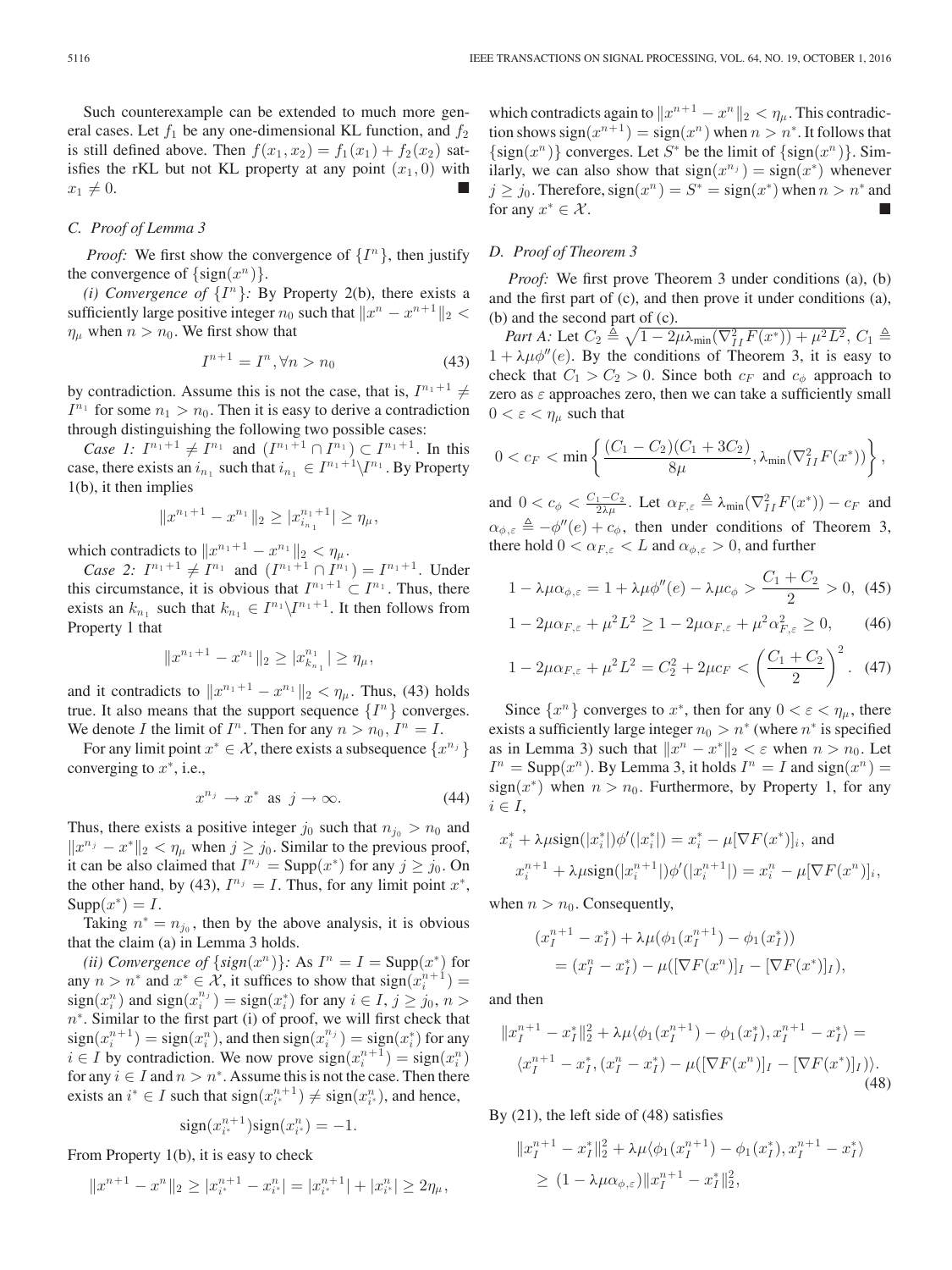and the right side of (48) satisfies

$$
\langle x_I^{n+1} - x_I^*, (x_I^n - x_I^*) - \mu([\nabla F(x^n)]_I - [\nabla F(x^*)]_I) \rangle \le
$$
  

$$
||x_I^{n+1} - x_I^*||_2 ||(x_I^n - x_I^*) - \mu([\nabla F(x^n)]_I - [\nabla F(x^*)]_I) ||_2.
$$

Without loss of generality, we assume that  $||x_I^{n+1} - x_I^*||_2 > 0$ , otherwise, it demonstrates that IJT algorithm converges to  $x^*$ with finitely many iterations. Thus, it becomes

$$
(1 - \lambda \mu \alpha_{\phi, \varepsilon}) \|x_I^{n+1} - x_I^*\|_2
$$
  
\$\leq \| (x\_I^n - x\_I^\*) - \mu([\nabla F(x^n)]\_I - [\nabla F(x^\*)]\_I) \|\_2\$. (49)

Furthermore, by (20), it follows

$$
||(x_I^n - x_I^*) - \mu([\nabla F(x^n)]_I - [\nabla F(x^*)]_I)||_2^2
$$
  
\n
$$
\leq (1 - 2\mu\alpha_{F,\varepsilon} + \mu^2 L^2)||x_I^n - x_I^*||_2^2.
$$
 (50)

Combing (49) and (50), it implies

$$
||x_I^{n+1} - x_I^*||_2 \le \frac{\sqrt{1 - 2\mu\alpha_{F,\varepsilon} + \mu^2 L^2}}{1 - \lambda \mu \alpha_{\phi,\varepsilon}} ||x_I^n - x_I^*||_2.
$$

Let  $\rho \triangleq \frac{\sqrt{1-2\mu\alpha_{F,\varepsilon}+\mu^2L^2}}{1-\lambda\mu\alpha}$  $\frac{1}{1-\lambda\mu\alpha_{\phi,\varepsilon}+\mu^2}$ . By (45)–(47), it is easy to check that  $0 < \rho < 1$ . Thus, when  $n > n_0$ 

$$
||x^{n+1} - x^*||_2 = ||x_I^{n+1} - x_I^*||_2
$$
  
\n
$$
\le \rho ||x_I^n - x_I^*||_2 = \rho ||x^n - x^*||_2.
$$
 (51)

Therefore, we have shown the eventual linear rate of IJT algorithm under conditions (a), (b) and the first part of (c).

*Part B:* Let  $c_1 \triangleq \frac{1-\mu\lambda_{\min}(\nabla^2_{I,I}F(x^*))}{1+\lambda\mu\phi''(e)}$ . By the conditions of Theorem 3, it holds  $0 < c_1 < 1$ . For any  $0 < c < 1$ , let

$$
g(c) = \max_{i \in I} \max_{\{x_i : |x_i - x_i^*| < \sigma_{\mu}\}} \left\{ \frac{\lambda \mu |\phi'''(|x_i|)|}{2|1 + \lambda \mu \phi''(|x_i^*|)|} \right\},\tag{52}
$$

and

$$
c_{\epsilon}(c) = \frac{1 - c_1 - \epsilon}{g(c)\eta_{\mu}},
$$
\n(53)

for some  $0 < \epsilon < 1 - c_1$ . Since  $g(c)$  is non-decreasing with respective to c, and thus  $c_{\epsilon}(c)$  is non-increasing with respect to c. Therefore, there exists a positive constant  $c^*$  such that

$$
0 < c^* < 1 \text{ and } c^* < c_\epsilon(c^*). \tag{54}
$$

Since  $\{x^n\}$  converges to  $x^*$ , then there exists an  $n^{**} > n^*$ , such that for  $n>n^{**}$ , it holds  $||x^n - x^*||_2 < c^* \eta_\mu$  . and by Lemma 3, one holds  $I^n = I$  and  $sign(x^n) = sign(x^*)$ . Thus,  $||x^n - y||$  $x^* \|_2 = \|x_I^n - x_I^*\|_2.$ 

By Property 1, for any  $i \in I$ ,

$$
(x_i^n - x_i^*) - \mu([\nabla F(x^n)]_i - [\nabla F(x^*)]_i)
$$
  
= 
$$
(x_i^{n+1} - x_i^*) + \text{sign}(x_i^*)\lambda\mu(\phi'(|x_i^{n+1}|) - \phi'(|x_i^*|)).
$$

By Taylor expansion, for any  $i \in I$ , there exists an  $\xi_i \in (0,1)$ , such that

$$
\phi'(|x_i^{n+1}|) - \phi'(|x_i^*|) = \text{sign}(x_i^*)\phi''(|x_i^*|)(x_i^{n+1} - x_i^*)
$$

$$
+ \frac{1}{2}\phi'''(|x_i^{\xi}|)(x_i^{n+1} - x_i^*)^2,
$$

where  $x_i^{\xi} = x_i^* + \xi_i (x_i^{n+1} - x_i^*)$ . Let  $h^n = x^n - x^*$ , then by the above two inequalities, it follows

$$
\Lambda_1 h_I^{n+1} + \Lambda_2 (h_I^{n+1} \odot h_I^{n+1}) = h_I^n - \mu ([\nabla F(x^n)]_I - [\nabla F(x^*)]_I), \qquad (55)
$$

where  $\odot$  denotes the Hadamard product or elementwise product,  $\Lambda_1$  and  $\Lambda_2$  are two different diagonal matrices with  $\Lambda_1(i, i) =$  $1 + \lambda \mu \phi''(|x_i^*|), \Lambda_2(i, i) = \frac{1}{2} sign(x_i^*) \lambda \mu \phi'''(x_i^{\xi}).$  Moreover, by the twice differentiability of  $F$  at  $x^*$ , we have

$$
[\nabla F(x^n)]_I - [\nabla F(x^*)]_I = \nabla^2_{II} F(x^*) h_I^n + o(||h_I^n||_2). \tag{56}
$$

Plugging (56) into (55), it becomes

$$
\Lambda_1 h_I^{n+1} + \Lambda_2 (h_I^{n+1} \odot h_I^{n+1}) = (\mathbf{I} - \mu \nabla_{II}^2 F(x^*)) h_I^n + o(\|h_I^n\|_2),
$$

where **I** denotes as the identity matrix with the size  $|I| \times |I|$ with  $|I|$  being the cardinality of the set I. By the conditions of Theorem 3, for any  $i \in I$ ,

$$
\Lambda_1(i,i) = 1 + \lambda \mu \phi''(|x_i^*|) > 1 - \mu \lambda_{\min}(\nabla_{II}^2 F(x^*)) \ge 0,
$$

thus,  $\Lambda_1$  is invertible. Then it follows

$$
h_I^{n+1} = \Lambda_1^{-1} (\mathbf{I} - \mu \nabla_{II}^2 F(x^*)) h_I^n
$$
  
-  $\Lambda_1^{-1} \Lambda_2 (h_I^{n+1} \odot h_I^{n+1}) + o(||h_I^n||_2).$  (57)

By the definition of  $o(||h_I^n||_2)$ , there exists a constant  $c_{\epsilon}^*$  (depending on  $\epsilon$ ) such that  $|o(||h_I^n||_2)| \leq \epsilon ||h_I^n||_2$  when  $||h_I^n||_2 < c_{\epsilon}^* \eta_{\mu}$ . Thus, we can take  $c_0 = \min\{c^*, c_{\epsilon}^*\} < 1$  and  $n_0 > n^{**}$  such that when  $n > n_0$ ,  $||x^n - x^*||_2 < c_0 \eta_\mu$ . Then (57) implies that

$$
||h_I^{n+1}||_2 \le ||\Lambda_1^{-1}(I - \mu \nabla_{II}^2 F(x^*))h_I^n||_2 + \epsilon ||h_I^n||_2
$$
  
+  $||\Lambda_1^{-1} \Lambda_2 (h_I^{n+1} \odot h_I^{n+1})||_2$   
 $\le \left(\frac{1 - \mu \lambda_{\min}(\nabla_{II}^2 F(x^*))}{1 + \lambda \mu \phi''(e)} + \epsilon\right) ||h_I^n||_2 + g(c^*) ||h_I^{n+1}||_2^2$   
 $\le (c_1 + \epsilon) ||h_I^n||_2 + g(c^*)c^* \eta_\mu ||h_I^{n+1}||_2,$ 

where the second inequality holds by the definition of  $g(c^*)$ , the facts:  $\lambda_{\max}(I - \mu \nabla_{II}^2 F(x^*)) \leq 1 - \mu \lambda_{\min}(\nabla_{II}^2 F(x^*)),$  $\min_{i \in I} |\Lambda_1(i, i)| \geq 1 + \lambda \mu \phi''(e) > 0$  and  $c^* \geq c_0$ , and the last inequality holds for  $||h_I^{n+1}||_2 < c^*\eta_\mu$  and the definition of  $c_1$ . Furthermore, by (53) and (54), it holds  $1 - c^*g(c^*)\eta_\mu > c_1 +$  $\varepsilon > 0$ . Therefore, it implies that  $||h_I^{n+1}||_2 \le \frac{c_1 + \epsilon}{1 - c^* g(c^*) \eta_\mu} ||h_I^n||_2$ , and then

$$
||x^{n+1} - x^*||_2 \le \frac{c_1 + \epsilon}{1 - c^* g(c^*) \eta_\mu} ||x^n - x^*||_2.
$$

Let  $\rho \triangleq \frac{c_1 + \epsilon}{1 - c^* g(c^*) \eta_\mu}$ , then  $0 < \rho < 1$ . Thus, the eventual convergence rate of IJT algorithm is linear.

Moreover, the posteriori error bound can be easily derived by the eventual convergence rate and triangle inequality.

#### ACKNOWLEDGMENT

The authors would like to thank two anonymous reviewers, and the associated editor for their constructive and helpful comments.